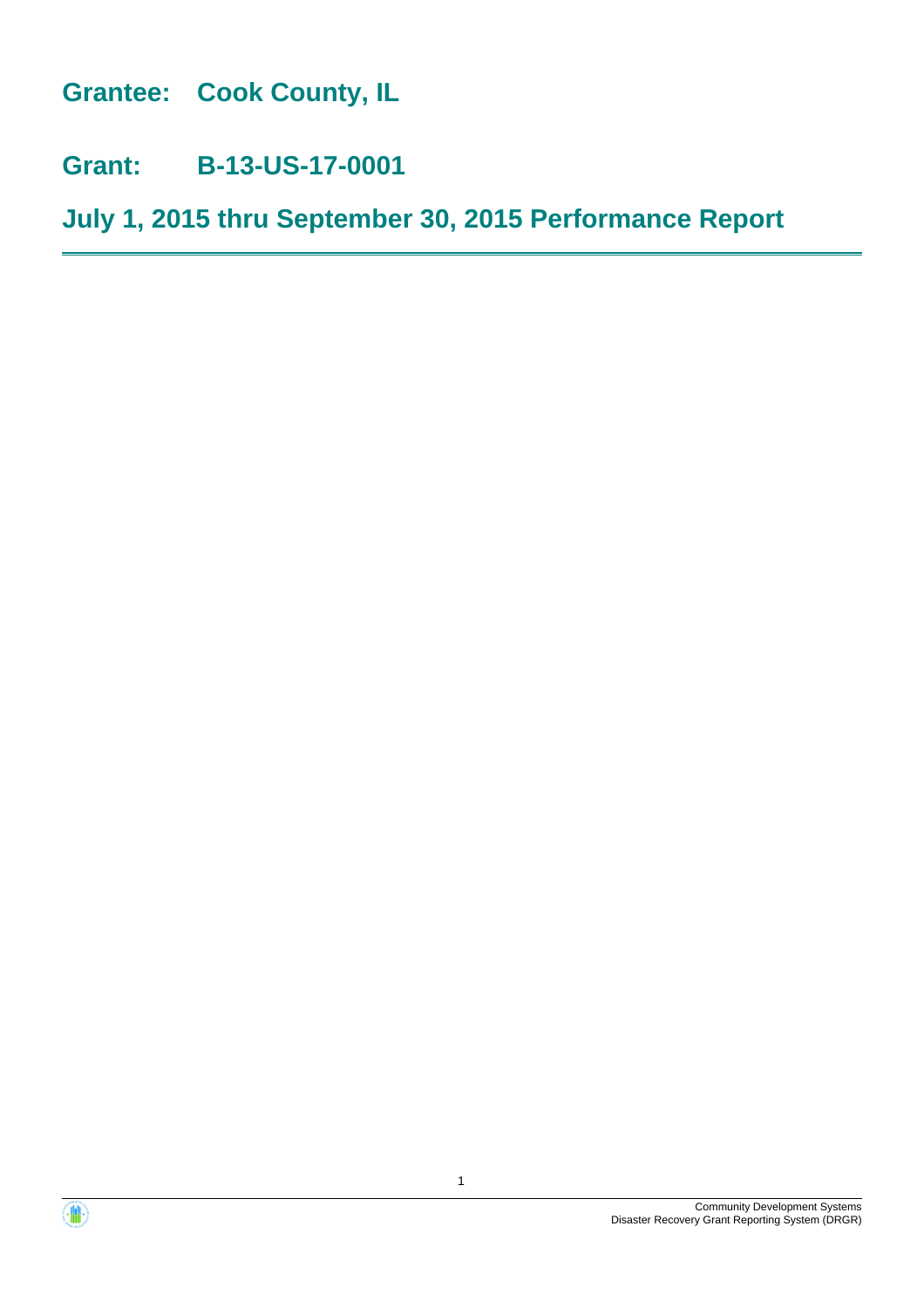| <b>Grant Number:</b>            | <b>Obligation Date:</b>       | <b>Award Date:</b>    |
|---------------------------------|-------------------------------|-----------------------|
| B-13-US-17-0001                 |                               |                       |
| <b>Grantee Name:</b>            | <b>Contract End Date:</b>     | <b>Review by HUD:</b> |
| Cook County, IL                 |                               | Reviewed and Approved |
| <b>Grant Award Amount:</b>      | <b>Grant Status:</b>          | <b>QPR Contact:</b>   |
| \$83,616,000.00                 | Active                        | Lesa Carey            |
| <b>LOCCS Authorized Amount:</b> | <b>Estimated PI/RL Funds:</b> |                       |
| \$13,760,000.00                 |                               |                       |
| Total Budget:                   |                               |                       |

\$83,616,000.00

## **Disasters:**

FEMA-4116-IL **Declaration Number**

## **Narratives**

### **Disaster Damage:**

1. Needs Assessment:

The ongoing Needs Assessment evaluates the three core aspects of recovery - housing, infrastructure, and economic development - related to the declared flooding disaster that occurred between April 16th and May 5th, 2013. However, first it is necessary to assess the overall impacts through extensive consultation with and review of the related research of internal and external agencies. To date, this consultation has targeted the Cook County Departments of Homeland Security and Emergency Management, Environmental Control, Transportation and Highways, the Cook County Forest Preserve District, the Illinois and Federal Emergency Management Agencies (IEMA and FEMA, respectively), the Metropolitan Water Reclamation District (MWRD), the U.S. Army Corps of Engineers (USACE), the Center for Neighborhood Technology (CNT), and municipal and township leaders.

This initial needs assessment noted that while there was significant flooding documented throughout the County during this time period, the majority of the related damage occurred along the Des Plaines River watershed that initiates in Wisconsin, flows into Cook County, and includes small tributaries running through the majority of the County. There are several smaller tributaries that flow into the river heading south and into the Illinois River. There were a few independent studies inclusive of the County focused upon disaster issues that have proven extremely valuable. First, USACE recently conducted a full study of the Upper Des Plaines River Watershed, which is currently in the process of being finalized. MWRD, who is charged with storm water management for all of Cook County, has also recently completed several analyses of storm water management along many of the creeks and rivers throughout the County. Additionally, the County solicited and reviewed extensive FEMA/IEMA data on funding provided to individuals affected homeowners as a result of the flooding to gain a stronger understanding of the geographic distribution of existing assistance. In addition, The Cook County Department of Homeland Security and Emergency Management is in the process of developing a Hazard Mitigation Plan which also outlines specifically the needs for those who have experienced flooding within Cook County boundaries. Lastly, a study by CNT, which focused specifically on urban flooding and analyzed individual claims to FEMA/IEMA as well as private insurers, helped to provide a fuller picture of the prevalence and location of the flooding impacts, related needs, and leverage of other resources.

Recognizing that additional community-specific input was needed as part of this needs assessment, the County also developed and transmitted an electronic survey to 200+ stakeholder groups including 130+ local municipalities and 70+ housing providers throughout the County regarding flood impacts in their community and to their properties. A summary of all survey responses to date are in the Appendix. We are continuing to solicit responses and will review/analyze the related results as part of an ongoing assessment of unmet needs. Additional needs assessment is ongoing and the County may utilize a portion of the CDBG-DR funds for planning to refine its strategy further and conduct neighborhood level demographic analysis.

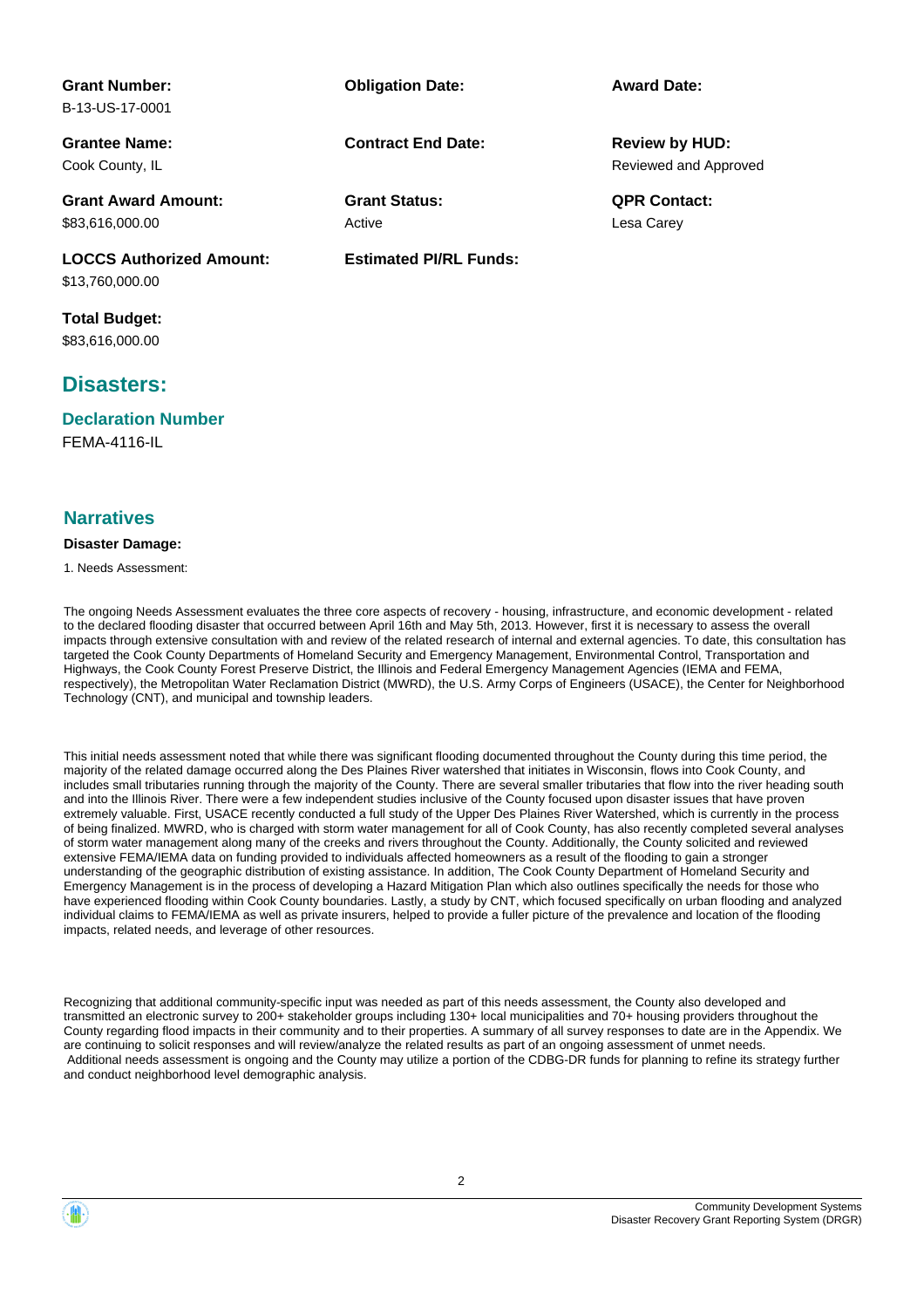### **Disaster Damage:**

Housing

FEMA Individined for DR4116, the disaster declaration related to the flooding event in April and May 2013. In particular, Housing Assistance (HA) data - one of two types of assistance available under the Individuals and Households Program (IHP) - was assessed to understand which municipalities had significant impact from this disaster. Municipalites that met one of three criteria: 5% or more of the municipality's housing units applied for assistance; 400 or more eligible applications were submitted for assistance; or approved damages exceeded \$1,000,000.00 were studied further.

We are continuing to work with IFMA to obtain the FFMA verified loss data to better understand the remaining unmet need and assist with geographic targeting of the CDBG-DR funding. While the HA data above provides a sense of the damage experienced across municipalities in Cook County, FEMA Disaster Relief data does not reflect the full picture of impacted municipalities. Private insurance also covers a significant portion of the damages from disaster events, yet may leave unmet need. The Prevalence and Cost of Urban Flooding report from the Center of Neighborhood Technology (CNT) describes how in recent years flood impacts have been widespread in Cook County impacting 96% of ZIP codes and not necessarily correlated with floodplains. This report including related maps is included in the Appendix. While this report did not examine the flood impacts in 2013, the nature and extent of flooding in the 2013 event is likely similar to the flood events in 2007-2011 covered by the report. The municipal and housing provider surveys mentioned above are providing an additional resource for damage information and unmet need related to last year's flooding.

Repetitive loss properties also emerged as a significant area needing attention. IEMA administers an acquisition and buyout program through the Hazard Mitigation Grant Program (HMGP) that is currently reviewing applications from Des Plaines, Glenview, Glenwood, and River Forest. All of these acquisition/buyout projects require a local match. The USACE report recommends non-structural measures including buyouts, with specific mention of Des Plaines, Park Ridge, River Grove, Riverside, Rosemont, and Wheeling. The Illinois Department of Natural Resources (IDNR) also maintains a list of repetitive loss properties. The needs assessment has revealed that buyouts are typically viewed as one of the higher value activities in terms of the benefit-cost ratio. In addition to buyouts, the USACE report also recommends many areas for flood-proofing.

The County also consulted with two key stakeholder housing groups: local public housing authorities and the Continuum of Care.

Cook County has five public housing authorities which service the entire County (not including the City of Chicago): the Housing Authorities of Cicero, Maywood, Oak Park, Park Forest, and The Housing Authority of Cook County (HACC). Cicero, Maywood, Oak Park and Park Forest each administer housing choice vouchers only. As such, they did not own or manage any properties specifically impacted by the flooding. Conversely, the HACC owns and manages 1,850 public housing units and administer

### **Disaster Damage:**

 $\Omega$ 

housing choice vouchers throughout suburban Cook County. While no HACC-owned buildings received damage that has not yet been remediated, it is possible that some privately owned properties where voucher holders reside were impacted and are still in need of assistance. However, HACC has not been formally made aware of any such instances to date.

The Alliance to End Homelessness in Suburban Cook County is the local Continuum of Care Agency and they have completed an analysis of 2013 Homes in the Continuum (HIC)-Unmet Need. Within suburban Cook County at the countywide level, the Alliance has projected a need for additional beds of permanent supportive housing (PSH) to serve 434 people, including 46 families with children (141 people) and 293 adults in adult-only households (singles, couples, etc.).

Further, the Alliance has calculated the percentage of persons living in poverty by sub-region, as well as the cost burden of housing as a percent of income by sub-region. In the north, 36.8% of the households are cost burdened, that means 16 family PSH units with 48 beds, plus 100 adult PSH beds. This unmet need calculation is for permanent supportive housing to serve homeless households, and the need for supportive housing more broadly could be higher.

One reason to focus on the Des Plaines Watershed for the replacement housing is that the south suburbs benefitted from the opening of South Suburban PADS' Country Club Hills Wellness Center (77 units of PSH) in Ocotober 2012, and the west suburbs benefitted from the opening of the West Suburban PADS's Open Door Housing (65 scattered-site leased PSH apartments). The north suburbs would benefit from additional supportive housing of a similar scale.

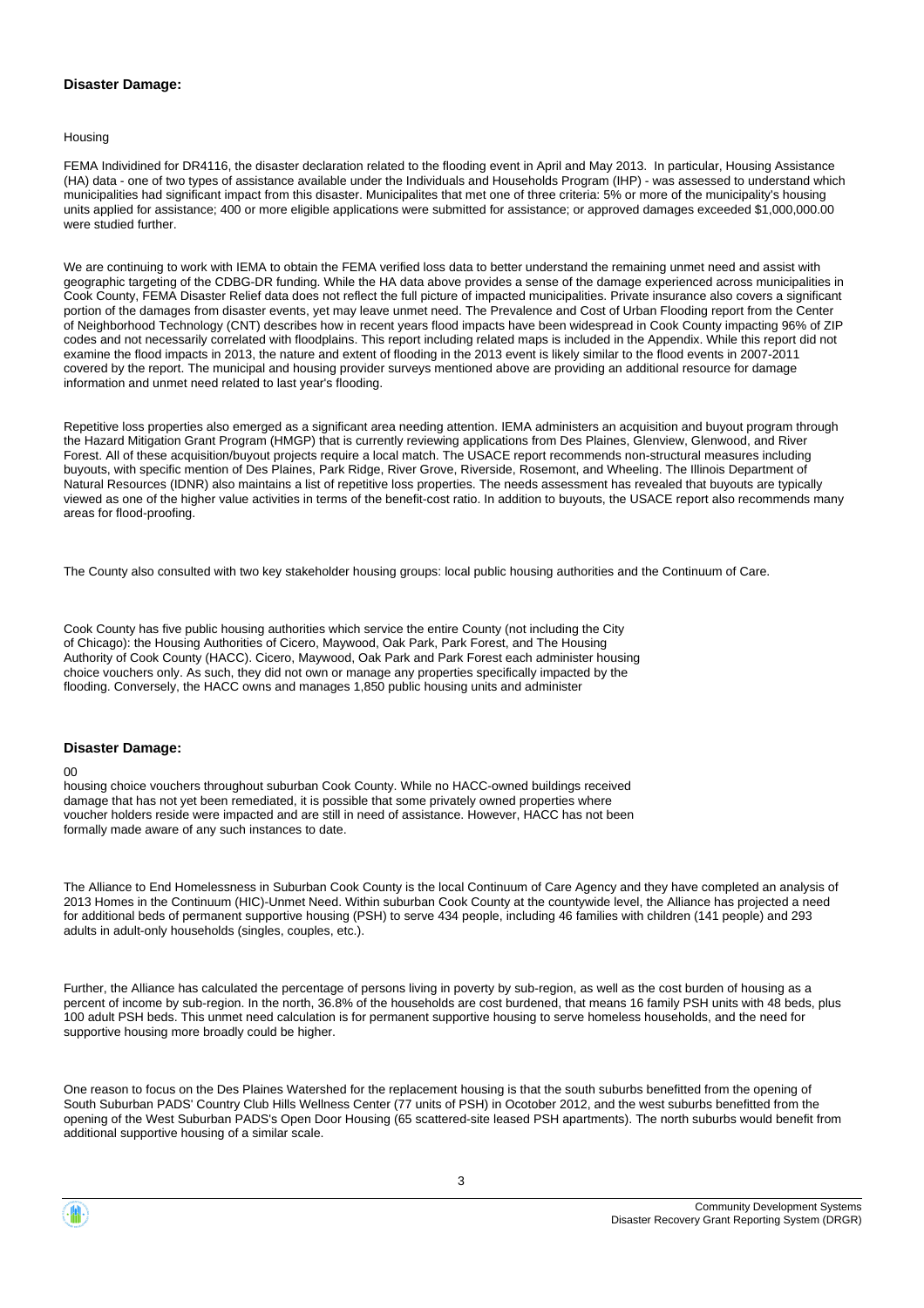#### Infrastructure

USACE has produced the Upper Des Plaines River and Tributaries, Illinois and Wisconsin Integrated Feasibility Report and Environmental Assessment. The plans described in the report propose the construction of levees, reservoirs and other features to reduce flood damages in the Upper Des Plaines River Watershed. Communities in this area have experienced major flooding and damages over the past 30 years, and this watershed was among the most impacted by the flooding in April 2013. The USACE study evaluated a range of measures related to flood risk management. The full plan recommended by the report includes 14 recommendations for Cook County, one of which covers the nonstructural measures (buyouts and flood-proofing) mentioned in the Housing section above. Eleven of the remaining thirteen projects are recommended for other implementation channels, but two projects were found to be economically justified but not compliant with USACE policy and therefore ideal for implementation by state or local entities. These two projects are:

- Lake Mary Anne Pump Station in Maine Township
- First Avenue Bridge Modification in River Grove

The County will continue working with USACE, the local jurisdictions and other partners to evaluate these two projects for potential use of CDBG-DR funding.

MWRDhaasg

### **Recovery Needs:**

### d eligibility determination. The Homeless

Prevention Committee has also been working toward developig a standard coordinated assessment process to determine the best way to assist an applicant to regain stability in their current housing; to achieve stability as they move to new permanent housing; or, for those in emergency shelters or who are unsheltered, to move as quickly as possible into permanent housing and achieve stability. Coordination of services is standard through use of the HUD mandated Homeless Management Information System (HMIS), and all agencies are required to use it.

(c) The special needs of persons who are not homeless but require supportive housing are taken into consideration during the Cook County Consolidated Planning and annual funding allocation processes. Housing projects are awarded to developers and non-profits on a competitive basis. However, there are several Court cases especially in Northwest Cook County against municipalities regarding the placement of these facilities. The State of Illinois is also under a Consent decree to find suitable housing for persons currently living in nursing homes, but who can successfully live in the communities with support in Cook County (Colbert v. Quinn). Toward that end, Cook County will work with several developers who are looking to build supportive housing in the communities that have been affected by the flood, but not in the flood plain. An emphasis is placed on projects serving vulnerable populations. Additional multipliers are also given for projects serving: individuals at the lowest income levels; persons with disabilities; persons with mental illness; and persons with additional housing challenges.

(d) Cook County will also address how planning decisions affect racial, ethnic, and low-income concentrations directly in response to this disaster. It will ensure that all planning practices conform to Federal fair housing and equal opportunity protocols as well as the County's Human Rights ordinance.

### 8. Minimize or Address Displacement:

All CDBG - DR-funded acquisitions of real property are expected to be voluntary acquisitions and are exempt from Section 301 of the URA. Given the nature of the funding, relocations will be funded in accordance with the regulations and limitations set out under the Uniform Relocation Act (URA). Funding will be available to relocate renters who currently live in a flood plain and have experienced repetitive and excessive damage. In addition to receiving moving expenses, they are eligible for the difference between their current rents and the new rents for up to 42 months. Homeowners will be offered a fair market value for their property as determined by a third party appraisal. The homeowner is also allowed to seek a determination of fair market value. If the two are not aligned, a third party will be engaged to make the final determination of Fair Market Value. These homes will be demolished and the property will be given to a public agency to be maintained as wetlands, forest preserves or park district areas that can sustain flooding with minimal damage.

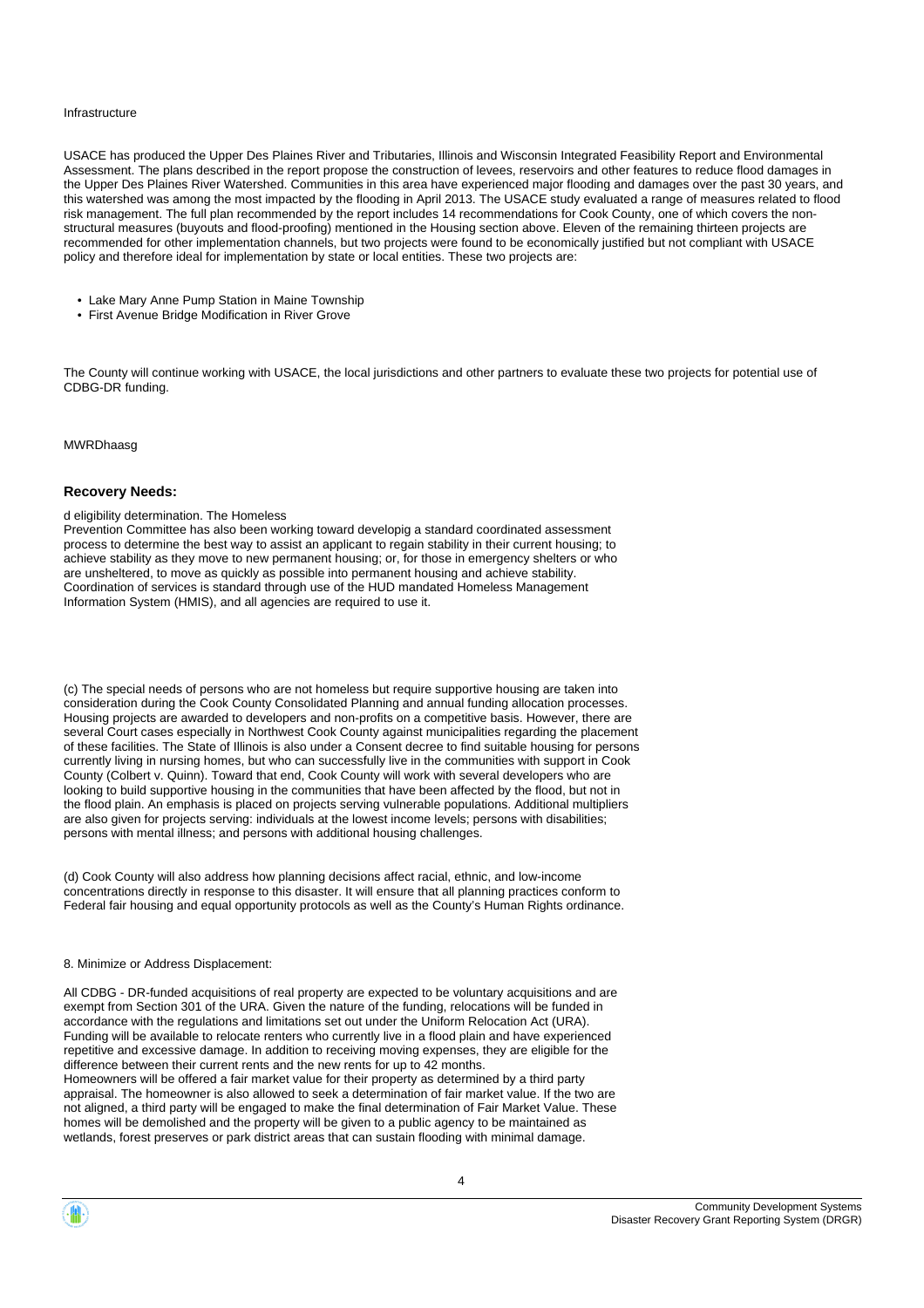#### 9.Progrmncome

### **Disaster Damage:**

ificant pipelie ostormater mangmntrojects truhisPae1ndPae2porasPaeinldsrgional flood control projects that were recommended in MWRD's Detailed Watershed Plans, and these projects aim to address flood control and overbank flooding on regional waterways. Phase 2 includes projects that will assist communities with more localized flooding issues. Examples of Phase 1 projects currently under design and/or likely to be bid within the next two years are included below. The full set of Phase 2 projects approved by the MWRD Board in September 2013 is included in the Appendix. Phase 2 includes 12 projects now in the design stage and 23 conceptual projects in a variety of areas across Cook County. Many of these Phase 1 and Phase 2 projects will need or would benefit from local matching funding to help them move forward to implementation.

MWRD Phase 1 Storm Water Management Project examples include:

- Flood Control Project on Farmers and Prairie Creeks in Maine Township, Park Ridge, and Niles
- Lyons Levee in Forest View
- Flood Control Project for Deer Creek in Ford Heights
- Flood Control / Stream bank Stabilization Project on Tinley Creek in Crestwood
- Flood Control Project on Cherry Creek East Branch in Flossmoor
- Arquilla Park Levee in Glenwood

Through the Hazard Mitigation Grant Program (HMGP), IEMA has also received requests for structural projects in municipalities, including Westchester, Matteson, and Northbrook.

We also examined FEMA Public Assistance damage estimates from last year's flooding. In total, the damage estimates for Cook County (excluding the City of Chicago) exceeded \$7 million. Excluding the Debris Removal and Emergency Protective Measures categories, the damage estimate is over \$2.1 million. A full list of damage assessment data by FEMA applicant is included in the Appendix. The most impacted municipalities include Des Plaines, Franklin Park, Forest View and Maywood. While significant damage occurred, Cook County did not meet the FEMA threshold and was therefore denied Public Assistance. As a result, much of this damage may still be an unmet need.

Economic Development

During our consultations, ongoing impact on the business community has not frequently been cited as a need. Several business losses were mentioned by local jurisdictions, but a remaining impact was not indicated as a high priority. The municipal surveys conducted for this needs assessment did ask about flood-related business impacts, and results received to date are included in the Appendix. Infrastructure projects, like those noted in the above section, would have positive economic benefits and likely reduce flood-related impacts on businesses. Since business impacts have not been a significant issue so far, specific business data has not been included in this Plan. Data from the U.S. Small Business Administration (SBA) disaster loan program has been requested but not yet received.

Cook County has been increasing its economic development efforts through increased outreach to businesses and the creation of new tools like the BUILT in Cook loan fund (a HUD Section 108 loan fund) andth

### **Disaster Damage:**

e Cook County LandBankAuthority. AstheneedsassessmentcontinuesandCountystaff meets with businesses, long-term economic recovery from flood impacts will be kept at the forefront of conversations. The County may evaluate the use of loan or grant programs in areas impacted by the flooding.

### **Recovery Needs:**

2. Connections between Needs and Allocation(s) of Funds:

The above assessment has identified a significant need for resources to address housing and infrastructure projects and initiatives in suburban Cook County, with less currently apparent need for disaster-related economic development efforts. As a result, we are proposing that the allocation of CDBG-DR funding be focused on the following activity categories:

 • Strategic Acquisition Program – A significant need exists for property acquisition and buyout activity in suburban Cook County. IEMA, USACE, and IDNR all indicate the need for resources to support this activity. IEMA's most recent round of Hazard Mitigation Grant Program applications related to the April 2013 flooding resulted in buyout requests that far exceeded the available

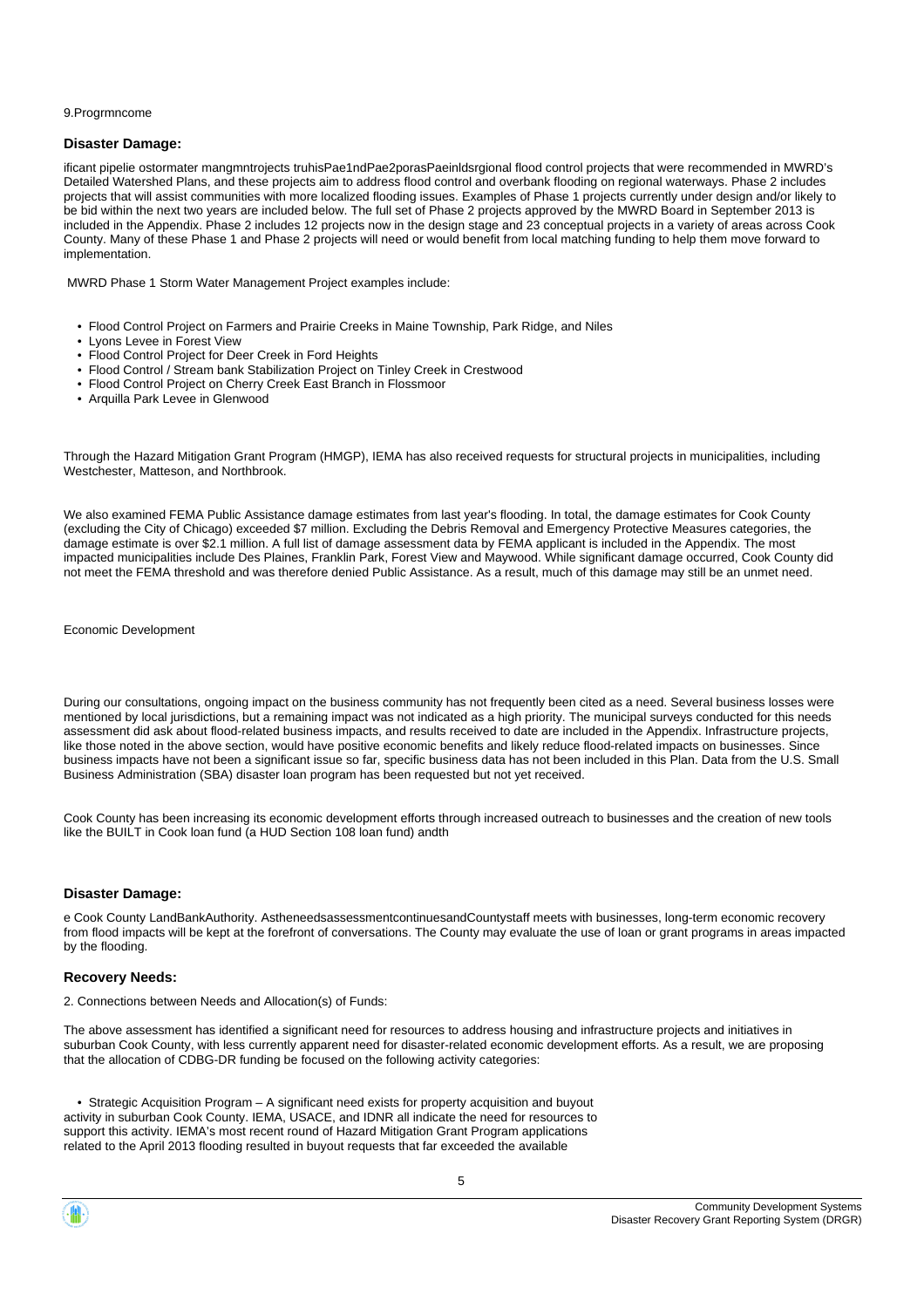funding. IEMA's program also requires a local match. Given the high benefit-cost ratio typically associated with buyouts, we are proposing to initially allocate a significant amount to this activity. We will work with partners like the Forest Preserve District of Cook County and local park districts to identify the proper future owner and use of the subject properties.

 • Rehabilitation / Remediation – Based on consultations and a review of FEMA Housing Assistance data, a significant unmet need likely remains on homes impacted by last year's flooding. We will continue working with IEMA, local jurisdictions and other partners to gain a more detailed understanding of the unmet need, but we currently anticipate supporting rehabilitation and remediation efforts in the three sub-regions of suburban Cook County: south, west and north/northwest.

 • Infrastructure – As noted in the above needs assessment, MWRD, IEMA and USACE have identified a strong pipeline of infrastructure projects to address flooding issues in suburban Cook County. In many cases, local resources or a local match is needed to move the projects forward. Some of these projects could proceed as early as the middle of 2014, making them good candidates for partnership with the CDBG-DR funding. We will continue working with the above partners and local jurisdictions to identify the infrastructure projects that align best with the purpose and eligibility requirements of the CDBG-DR funding. Given the identified need, we have made a significant initial allocation for this activity category, while maintaining the potential to increase the support for critical infrastructure projects via future amendments to this Plan as the needs assessment and review of projects continues.

 • Replacement Housing – The needs assessment identified an unmet need for over 400 units of permanent supportive housing (PSH) in suburban Cook County. Given the high cost of housing in the north and northwest, and the recent PSH projects in the south and west suburbs, we may focus these resources in the north/northwest part of the Cook County. We will work with local jurisdictions and other partners to identify projects that best meet these unmet needs in disaster-impacted areas.

• Tenant-Based Rental Assistance – Due to the high cost of housing in the north and northwest, a

### **Recovery Needs:**

/>well as the high demand for rental housing, providing rental assistance to households who have needed to move as a result of the flood may help them find replacement housing they would not otherwise be able to afford.

 • Planning – While not explicitly addressed in the above needs assessment, our consultations have uncovered a continued need for planning support related to flood mitigation efforts. Municipalities have inquired about available support for planning through the CDBG-DR funding. Furthermore, MWRD is piloting an initiative to create storm water master plans focused on problem areas, with four plans to be developed in suburban Cook County. As a result, we are allocating resources to be able to support these important planning efforts that will reduce future costs and flood impacts.

The Department will identify priority projects based upon the continuing needs assessment and solicit participation from municipalities, subrecipients, developers, or individual residents as appropriate. CDBG funds will be approved and distributed on a project by project basis with priority given to those projects located within areas of greatest need, as listed elsewhere in this draft Plan, and those projects that help achieve the CDBG-DR low and moderate income expenditure requirement. As with PY 2014 CDBG and HOME projects, funding will follow need and there is no restriction on projects by sub-regions although the region bordering the Des Plaines watershed continues to demonstrate the greatest needs based upon research to date. The allocation of funding will be proportional by activity based upon documented need and contingent upon funding availability.

### 3. Planning and Coordination:

As part of the development of this Action Plan, the Department of Planning and Development has been working with Cook County's Departments of Transportation and Highways and Environmental Control, the Forest Preserve District of Cook County, the Metropolitan Water Reclamation District, FEMA, and IEMA. Additionally, Cook County's Department of Homeland Security and Emergency Management has recently undertaken the writing of our first Multi-Jurisdictional All Hazards Mitigation Plan. This final Plan will be published in June of 2014. County leadership have participated in several workshops around the concepts of planning for natural disasters, as well as convened meetings specifically to deal with the flooding which occurred in April 2013. Through this process, several areas are being targeted for specific study – whether for storm water management or better infrastructure. Cook County is in the process of determining which areas will benefit from more in-depth study and may utilize planning funds from this grant for this purpose. In determining specific uses of the CDBG-DR funding, we plan to build on the research and work already done by the above subject matter experts.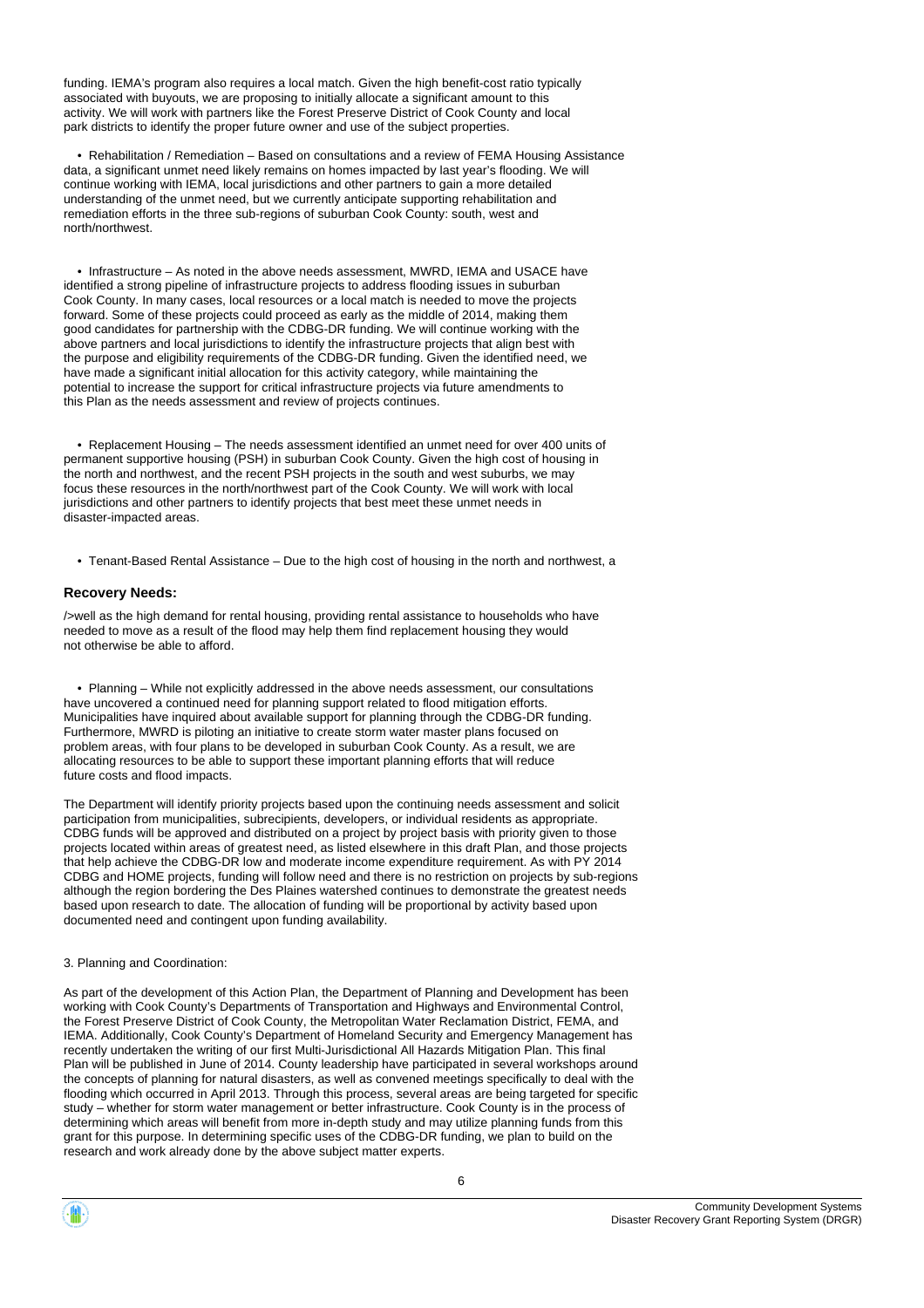4. Leveraging of Funds:

The CDBG – Disaster Funds will be used in conjunction with other funds and therefore leverage resources strategically to reach highest impact. Specifically, they will be used as local match to the identified projects, inu

### **Recovery Needs:**

ng those recommended for implementation by MWRD and USACE. IEMA also has funds for buy-out of flodamaged homes that require a local math. FEMA has already invested over \$63 million in the County in emergency relief for individuals and homeowners, and Cook County through their own CDBG and corporate funding will be making additional investments in the municipalities and unincorporated areas of Cook County. Please note in the case of replacement housing that CDBG-DR would be a small portion of the total project costs.

5. Protection of People and Property: Construction Methods:

Cook County Written Housing Standards for Owner Occupied Single Family and Multi Family Residential Rehabilitation and New Construction will be used for CDBG Homeownership Purchase and/or Rehabilitation assisted activities. The County written Housing Standards will be incorporated in the CDBG agreements by reference. All housing that requires rehabilitation or is newly constructed must meet the applicable building codes of the municipality or local housing jurisdiction in which it is located. Local building codes and written housing standards take precedence if they are more stringent than County standards. If no code enforcement exists in the Jurisdiction, the property will be governed by the current BOCA (Building Officials and Code Administrators International) Code for the State of Illinois. Cook County Written Housing Standards will be used to describe in detail the specifications for the rehabilitation work needed to bring substandard housing into compliance with the State of Illinois BOCA Code. Green or energy efficient/environmentally friendly components will be included in these aforementioned standards.

6. Public Housing, HUD- assisted Housing, and Housing for the Homeless:

As noted earlier, no housing authority owned or managed property has been identified as damaged and in need of remediation as a result of these floods. As such, specific funding is not set aside for this purpose. However, privately-owned properties which house housing choice voucher holders may be eligible for assistance. Additionally, the County will continue to coordinate with the Continuum of Care to identify properties which serve as emergency shelters or housing for the homeless/at-risk of homelessness as potential funding targets. As the needs assessment is ongoing, specific properties have not yet been identified.

It is anticipated that there will be a focus on replacement housing that is permanent supportive housing to further assist households with special needs. Consideration of a focus on geographic areas adjacent to the Des Plaines Watershed is based in part on the existence of such housing in the South and West whereas the North continues to have a need for additional supportive housing of a similar scale. Moreover, the State of Illinois has committed in two Consent Decrees; Williams v. Quinn and Colbert v. Quinn, to provide community supportive housing. While Cook County was not a party to the decrees, we see supportive housing as an important community resource and will help to assist in this effort where possible and appropriate with CDBG-DR funds.

Cook County has also been approached by several developers to asiwi

### **Recovery Needs:**

h funding for permanent

supportive housing. Several of the projects are in communities thtave suffered from the April 2013 flooding, so Cook County has made an initial funding allocation for supportive replacement housing.

### 7. Disaster – Resistant Housing:

Cook County is considering new construction and renovation of replacement housing with these grant funds and will have an opportunity to encourage provision of disaster-resistant housing for all income groups, as well as persons with disabilities and seniors. Toward that end, Cook County will use this grant along with its HOME, CDBG and ESG funding to address the following:

(a) The transitional housing, permanent supportive housing, and permanent housing needs of individuals and families who are homeless or at-risk of homelessness. As an active member of The Alliance to End Homelessness in Suburban Cook County (Alliance), Cook County DPD works with the other Alliance agencies to produce new units of housing for such persons and families, preserve the units already available through rehabilitation, and fund housing stabilization services. This is accomplished through a collaborative application for Continuum of Care funding, as well as: Community Development Block Grant (rehab and public service funding); HOME Investment Partnerships Program (new construction and renovation); and Emergency Solutions Grants (shelter, street outreach, homeless prevention and rapid rehousing) funding. Flooding is the most common natural disaster that affects housing in Cook County, so no new construction is carried out in the floodplain.

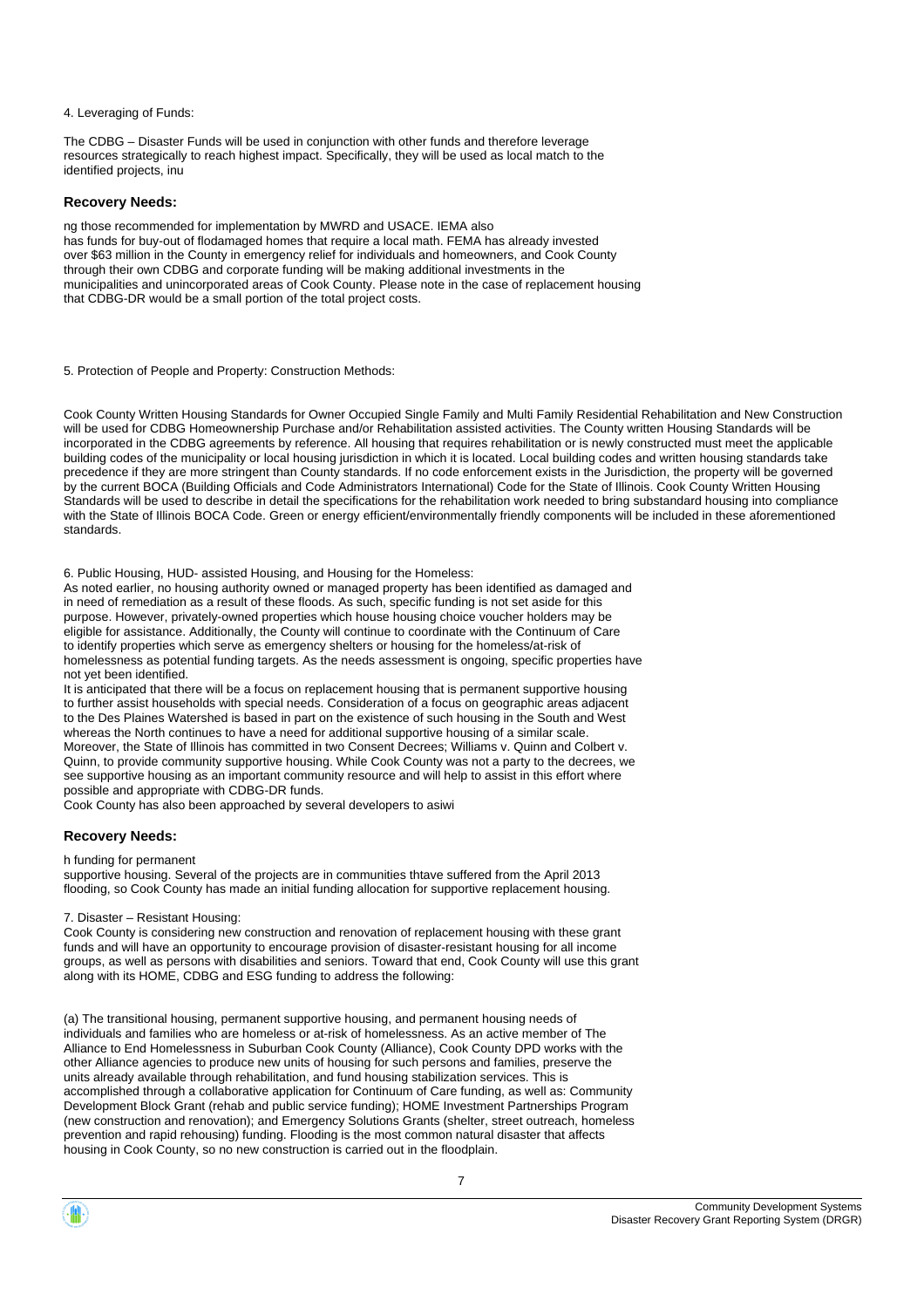(b) The prevention of low-income individuals and families with children from becoming homeless is part of the mission of the Alliance. The Alliance brings together a range of services and housing options for those in need with multiple information and access points for emergency assistance. Homeless service providers, local government agencies, community groups, faith based organizations, and other concerned residents bring together their housing and emergency assistance resources and participate in joint planning. Information is available to the public through wide distribution of printed brochures, web-based information systems, and a Virtual Call Center that provides referral assistance to residents throughout suburban Cook County. Some member organizations provide legal assistance and other probono services for those who are homeless or at risk of losing their housing. Alliance agencies partake in community fairs, "clinics" or walk-in events designed to engage unsheltered persons in services. Other efforts such as street outreach and meals-only services at the shelter target unsheltered homeless persons. The 150 Homes Team (a local effort of the 100,000 Homes Campaign) has been working with the most vulnerable unsheltered persons to secure housing through Section 8 Flow Vouchers and Permanent Supportive Housing (PSH) units.

Persons calling the Virtual Call Center, which is also funded by the County, are referred to an agency in their area that will best be able to assist them. The Alliance's Homelessness Prevention Committee has been working on coordinated protocols forcreeig a

### **Recovery Needs:**

reserves the right to perform asset monitoring to insure continued viability of a project. This includes, but is not limited to, the review of financial statements, records retained at the management office related to operations, insurance documentation, affirmative fair marketing and other pertinent documents. This review must be conducted annually for projects with 10 or more assisted units.

### 21. Waivers:

Cook County intends to utilize the waivers and alternative requirements applicable to this appropriation published by HUD in the Notices. Cook County reserves the ability to request certain waivers from the Secretary of HUD, if necessary.

### 22. Substantial Amendments:

At a minimum, the following modifications will constitute a substantial amendment: a change in the program benefit or eligibility criteria; the allocation or reallocation of more than \$1 million; or the addition or deletion of any activity. Cook County may substantially amend the Action Plan by following the same procedures required for the preparation and submission of this initial Action Plan. Amendments to the Action Plan that do not meet the threshold to be considered a substantial amendment will not require a public comment period, but all amendments will be numbered sequentially and posted on the disaster recovery website.

### 23. Pre- Agreement Costs:

Pre-Agreement costs of this grant include planning costs, preparation of the required Certification of Controls, Processes and Procedures and accompanyingdocuments,conductingthe needs assessment, data analysis,and preparation ofthisAction Plan.

#### 24. Public Comments:

Please see the Appendix for a summary of comments received.

### APPENDIX

- -U.S. Army Corps of Engineers (USACE)Report
- o http://www.lrc.usace.army.mil/Missions/CivilWorksProjects/DesPlainesRiverPhaseII.aspx
- Center for Neighborhood Technology (CNT) Report
- ohttp://www.cnt.org/media/CNT\_PrevalenceAndCostOfUrbanFlooding.pdf
- Cook County CDBG-DRSurvey Forms
- Cook County CDBG-DR Survey Results Summaries
- Federal Emergency Management Agency (FEMA) Housing Assistance Data
- Metropolitan Water Reclamation District (MWRD) Stormwater Management Phase II Projects
- Federal Emergency Management Agency (FEMA) Public Assistance Data
- Consent Decree Information

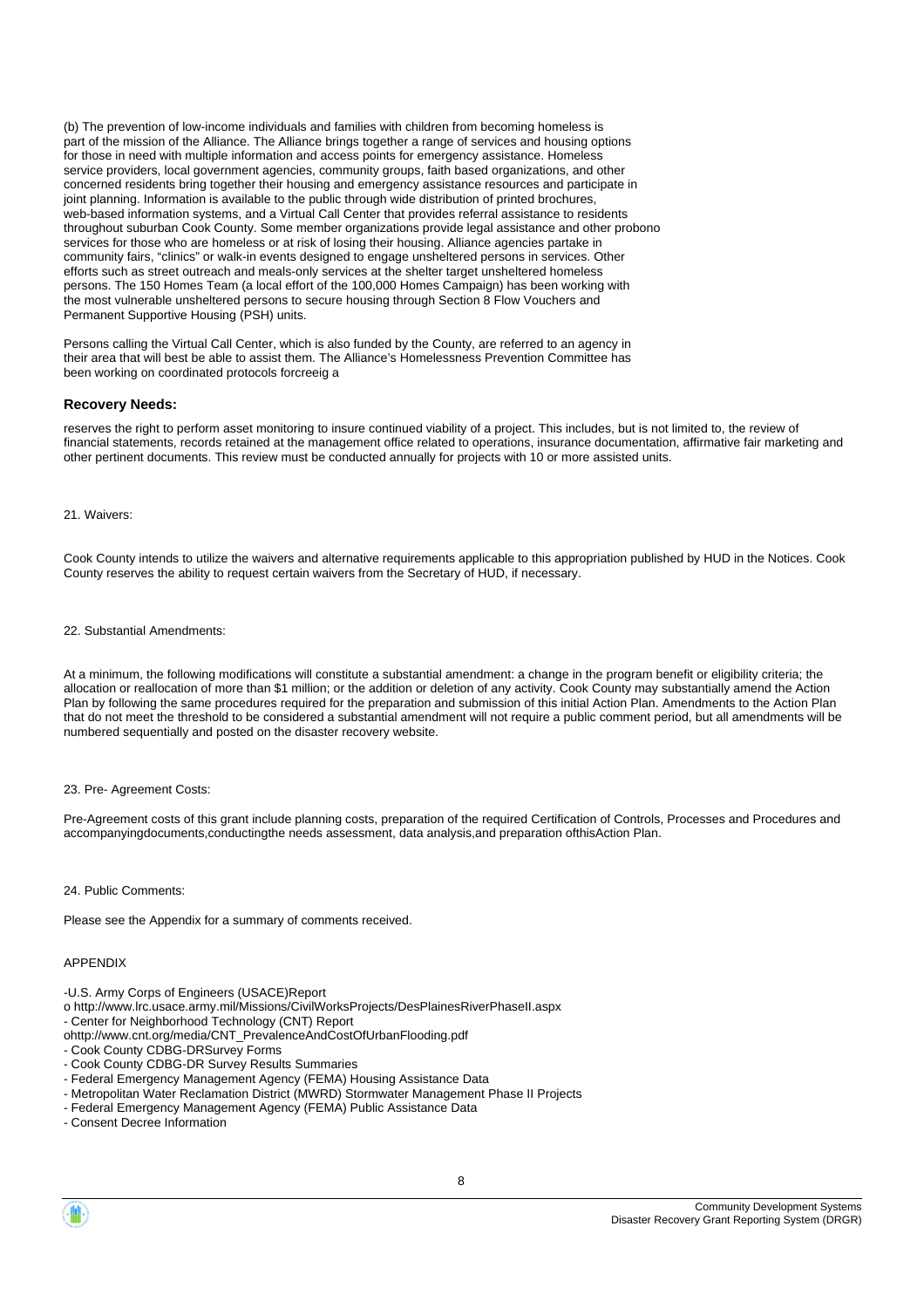o https://www2.illinois.gov/hfs/PublicInvolvement/Colbert%20v%20Quinn/Pages/default.asp

x

o http://www.dhs.state.il.us/page.aspx?item=51834

- Cook County CDBG-DR PublicNoticehttp://blog.cookcountyil.gov/economicdevelopment/cdbg-dr/

### **Recovery Needs:**

CDBG-DR program income is the gross income received by Cook County and its sub-recipients directly gnerated from the use of CDBG-DR funds. Program Income may come from the following sources:

- Proceeds from the sale or lease of property puchased ormproved with CDBG-DR funds
- Gross income from the use or rental oreal or personal property acquired constructed or improved by Cook County (or a sub recipien), less the costs incidental to generate program income
	- Payments of principal and interest on loans made with using CDBG-DR funds
	- Proceeds from the sale of loans or obligations secured by loans made with CDBG-DR funds
	- Interest earned on program pending its disposition.

Program income does not include:

• Income earned from the investment of initial proceeds of a grant advance from the U.S. Treasury

 • Interest earned on loans or other forms of assistance with CDBG-DR funds that are used for activities that are determined by HUD to be ineligible

 • Interest earned on the investment of amounts reimbursed to a program account prior to the use of the reimbursed funds for eligible activities

- Any income received in a single program year by the grantee and its sub recipients, that does not exceed \$25,000;
- Income generated by certain Section 108 activities (refer to 570.500(a)(4)(ii)
- Proceeds from sub recipient fundraising activities
- Funds collected through special assessments to recover non-CDBG-DR outlays of public improvements

 • Proceeds from the disposition of real property by a sub recipient or the County, that was acquired or improved with CDBG-DR funds, when the disposition occurs after the time period specified in 570.503(b)(7) for sub recipient owned property (generally five years after the expiration of the sub recipient agreement) or the time period required by 570.505 for grantee-owned property.

Cook County may authorize a sub-recipient to retain program income for additional CDBG-DR projects pursuant to a written agreement. Program income (other than program income deposited in a revolving loan fund) must be disbursed prior to the drawdown of additional funds from the U.S. Treasury (or in the case of a sub recipient, from the County). The CDBG-DR regulations require the County, at the end of each program year, to determine if it has excess program income on hand and return any excess to its line of credit. Any program income received as a result of this program will be recycled into the program for further support of eligible related activities (minus any allowable administrative expenses).

10. Monitoring Standard and Procedures

Cook County will follow its new Monitoring Standards and Procedures, which have been written as part of their HUD-funded One CPD technical assistance process. Monitoring protocols will vary by activity type and are particularly intensive for housing projects. A full copy of the internal policies/procedures

manual including monitoring was recently provided to HUD. In short, Cook County will perform a desk review of each multifamily propery to rvieTenant

### **Recovery Needs:**

Income Certifications, perform an onsite inspection, as well as a full financial review with a full risk assessment (using ounew Risk Assessment Tool). Any single family homes that are renovated or constructed, will have an annual letter certifyingccupay. Anynfrastructure improvements or faciity improvements will be monitored for change in use and all agencies fuded

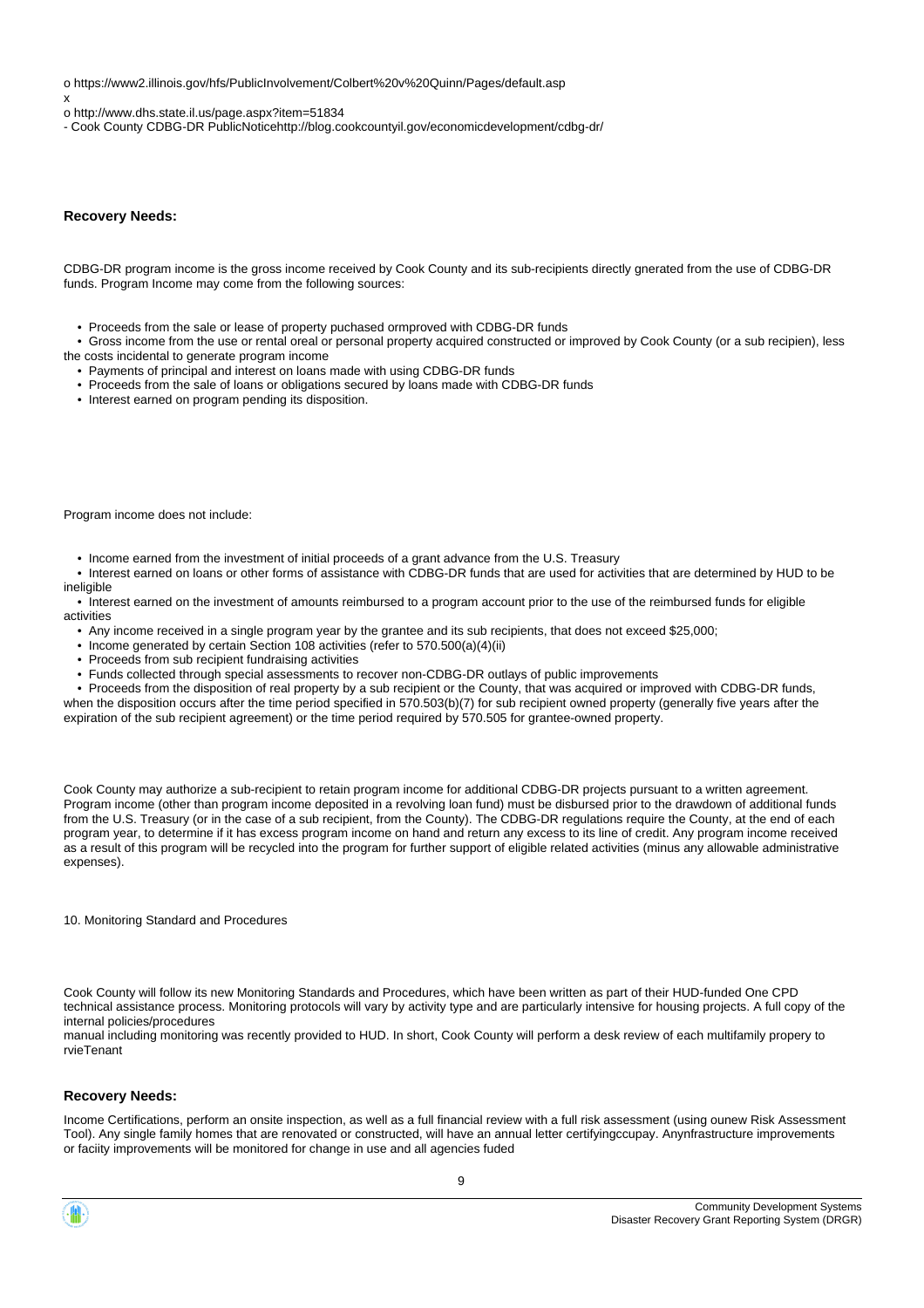(subrecipients and developers) will be monitored by program and finance staff and also hve a full financial audit each year.

The County currently conforms to all A133 single financial audit requirements. Please see the Financial Proficiency documents previously submitted to HUD, for details.

11. Procedures to Detect & Prevent, Fraud, Abuse & Mismanagement

Paragraph 10 above describes the monitoring mechanism that will be used to detect fraud, abuse and mismanagement. We will also involve the Office of the County Auditor as needed. (Information about the functions of the County Auditor was provided in the Financial Proficiency documents previously submitted to HUD.) Additionally, Cook County has adopted an Ethics Ordinance that provides direction for ethical conduct of the President, County Cook Commissioners, and all County employees that are to be followed in conducting the business of Cook County. This Ordinance contains conflict of interest provisions and can be viewed on the County website at www.cookcountyil.gov. Cook County staff must go through an annual training on the Ethics ordinance and is responsible to report suspected fraud, waste and/or abuse to the County Office of Inspector General. Additionally, the County will comply with all HUD conflict of interest provisions.

12. Capacity

Activities funded by this grant will be carried out by County staff or by subrecipients, contractors or developers under the supervision of County staff. DPD currently administers the Community Development Block Grant (CDBG), HOME Investment Partnerships Program grant (HOME), Emergency Solutions Grant, and Neighborhood Stabilization Program. Cook County is timely in its obligation of funds, expenditures, project completion, and reporting. Under its CDBG program, Cook County has implemented over 130 capital improvement projects over the past three years and has significant experience in this area. These programs are audited each year by an external auditor. The County's CDBG and HOME programs have been monitored by HUD in the last three years. The County successfully administered both the CDBG-R program and the Homelessness Prevention and Rapid Re-housing (HPRP) Program. Cook County is requesting an initial obligation of \$3 million and will request the remaining \$10.9 million by Substantial Amendment(s) to this Action Plan. Once the infrastructure projects and the buy-out processes for specific addresses commence, it is anticipated that these funds will be expended within a year. It is anticipated that at least \$10.9 million will be expended by September 1, 2018, with the expenditure of the remaining \$3 million to be completed by August 1, 2019.

&nbp;

### **Recovery Needs:**

>

13. Description of Programs/Activities

A general description of programs and activities appears in the below Activity Summary Table. Cook County intends to carry out all of the programs and activities through sub-recipients or developers, with the possible exception of the planning activity.

Strategic Acquisition Program \$4,500,000 Infrastructure \$2,000,000 Replacement Housing \$2,500,000 Tenant-Based Rental Program \$1,000,000 Planning \$1,000,000 Administration \$695,000 TOTAL \$13,900,000

Cook County residents and business owners will access the Strategic Acquisition Program through applications already submitted to IEMA and/or via a program mechanism to be outlined by the County. Cook County will work with local jurisdictions and/or other County agencies (e.g. the Forest Preserve District of Cook County) on the acquisition/disposition of the subject properties.

The Rehabilitation/Remediation program will provide small amounts in the form of a forgivable loan to exiting homeowners to deal with issues that remain unresolved from the floods.

10

The Infrastructure Program will be used to fund strategic infrastructure projects the County and its partners have identified to address flood impacts or mitigate future flooding.

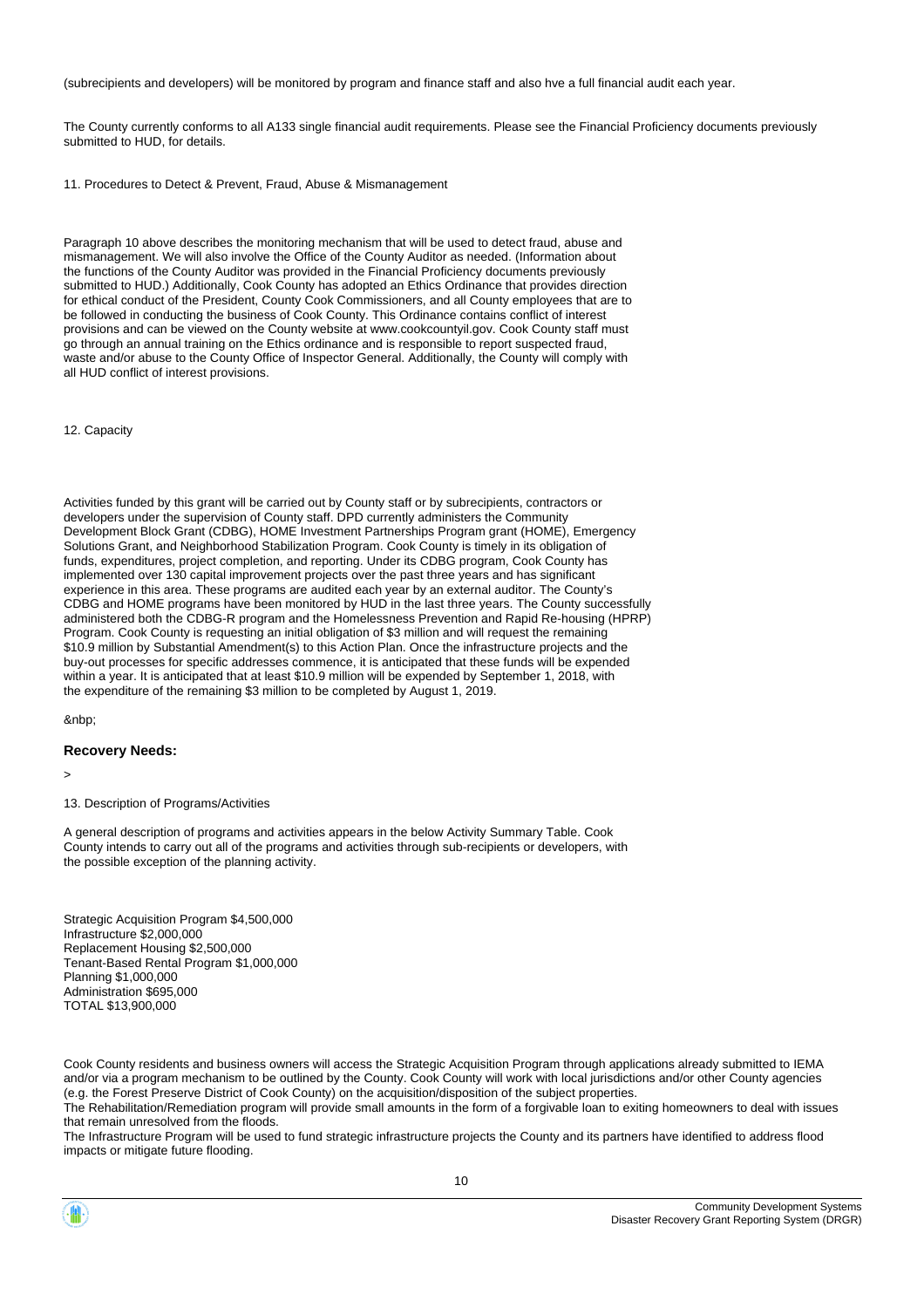Replacement Housing will be identified as part of IHDA's 2014 funding rounds, where the housing can be identified as replacement housing for vulnerable populations.

The Tenant-Based Rental Assistance program will be administered by a qualified subrecipient and will provide shallow subsidies to lowincome households wishing to live in opportunity areas to be close to work, family or community and are priced out of the rental market due to high demand.

Planning dollars will be used to fund studies in municipalities and/or unincorporated areas of Cook County to determine what projects/efforts would help address current flooding problems.

14. Basis for Allocation:

The needs assessment has informed the allocation determinations in that two needs were identified: housing and infrastructure. Because MWRD is undertaking a large number of projects, and the USACE has also recommended many large projects, less funding has been set aside for infrastructure than housing. The infrastructure funding that has been set aside will be used as a local match to work with other agencies and/or to support smaller projects that the other agencies are not undertaking.

15. Unmet Needs not yet Addressed:

The unmet need in Cook County is huge and growing. USACE is planning to go to Congress later this year to seek the \$400 million that was identified as needed within their study. Again, these funds will be used in part to support areas where they have identified for local and state government to assist in all that needs to be done. Cook County will look to supplement rather than duplicate these efforts with CDBGDR funds. Given the scope of the need and the size of the related eligible geography the County recognizs thatts CDBG-DR funding wilonly

### **Recovery Needs:**

artially address unmet need. However, the County is hopeful that effective utilization of this funding will set the stage for other internal and external efforts.

16. Program/Activities Details: Administration \$695,000 - Administration of the Grant Fund over the five year period of the grant. Eligibility: Cook County is allowed to use up to 5% of the Grant for Administration Services. Location/geographic description: N/A Responsible Organization: DPD Performance Measures: Timely and compliant administration of the grant; timely expenditures; timely reporting. National Objective: N/A Projected Start Date: 6/1/14 Projected End Date: 9/29/19

Planning \$1,000,000 - Will be used for Planning Studies of smaller geographies. Eligibility: Cook County is allowed to use up to 15% of the Grant for Planning Activities Location/geographic description: TBD Responsible Organization: DPD/Potential Subrecipient(s) National Objective: N/A Performance Measures: Completion of studies and identification of projects needed to assist the identified geography. Project Start Date: TBD Projected End Date: TBD

Strategic Acquisition \$4,500,000 - This activity will undertake voluntary buy-out of owner occupied houses or other properties impacted by the flood event, with a focus in lowmod areas or owned by low-mod households which meet the Cook County buy-out criteria: structures not protected by capital improvements; projects in approved watershed plans; structures subject to flooding depth of one foot above the low entry elevation for any one historic event; subject to a flooding depth of onehalf foot for any two historic flood events; or a FEMA repetitive loss structure. (funding threshold per property will be determined on a case-by-case basis) Eligibility: Repetitive loss properties National Objective: All three are possible

Buy-out is the only alternative in many flood prone areas of the County where there is no permanent infrastructure solution to the flooding. This will result in long-term recovery for these households. The buyouts will be performed in conjunction with the Cook County Forest Preserve District, local park districts, or other partners, allowing the land

to be returned to open land for easier flow of waterways.

Location/geographic description: To be determined – see needs assessment.

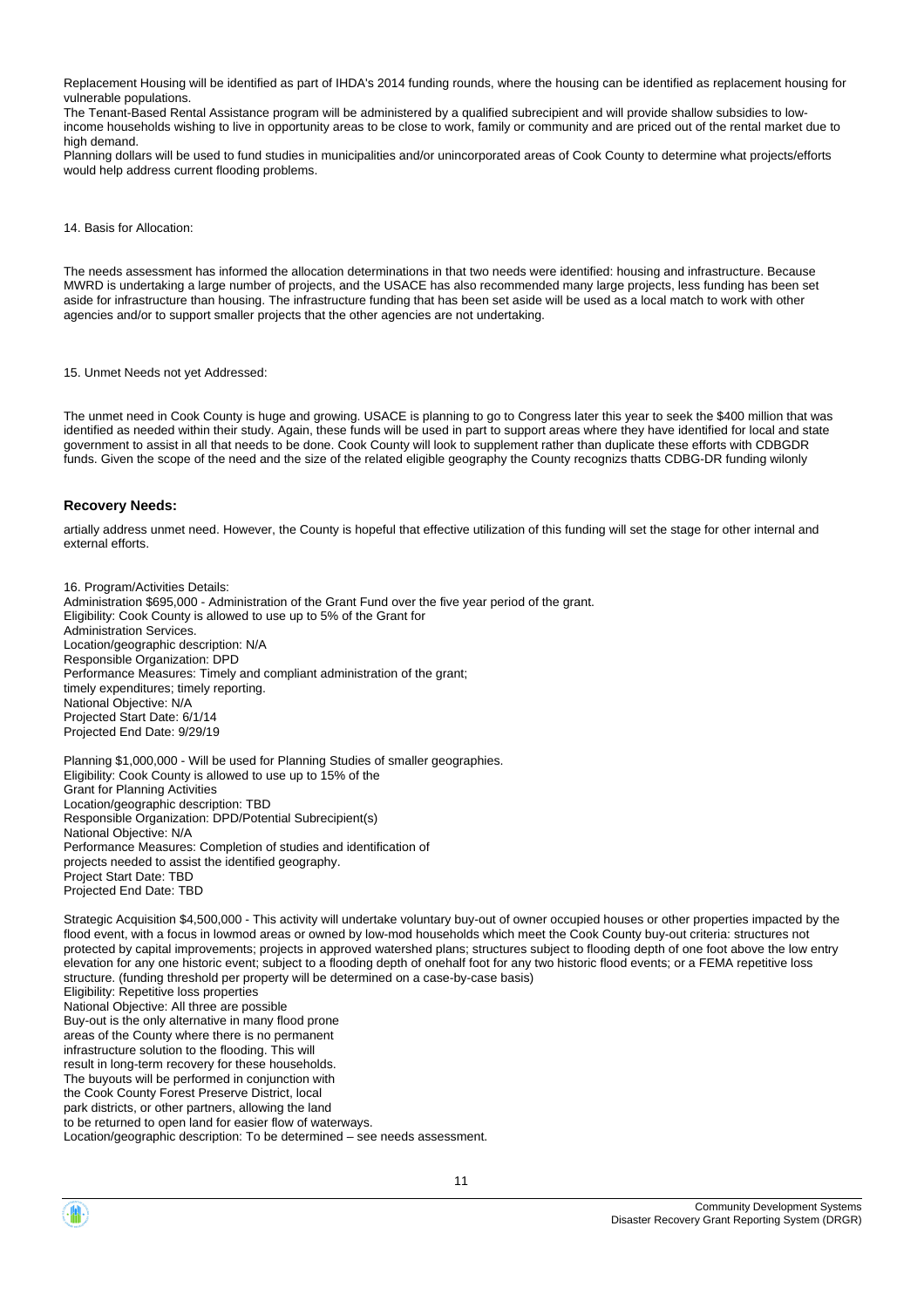Responsible Organization: Cook County DPD, IEMA, Cook County Forest Preserve District, municipal park districts Performance measures will be: # of units (approximately 18 anticipated) Projected start date: 6/1/2014 Projected end date: 9/29/2019

Rehabilitation/Remediation \$2,205,000 - Outreach to impacted areas to determine if lowincome residents need assistance with rehabilitation and/or remediation occurring as a result of the flood event. This will result in longterm recovery for these households. Eligibility: Housing with an unmet need Location/geographic description: Cook County, beginning with outreach to most affected neighborhoods identified in this Action Plan National Objective: Low/Mod Housing Responsible Organization: TBD - Non-Profit Subrecipients (3) who will administer the program. Performance measures will be: Number of units (80 anicipate

### **Recovery Needs:**

) Projected Start Date: 6/1/2014 Projected End Date: 9/29/2019

Replacement Housing \$2,500,000 - Looking at 3 - 4 rental developments that will target seniors and special needs populations. Eligibility: Housing Location: areas near heavily impacted areas, but not in flood plains. National Objective: Low/Mod Housing or Limited Clientele Responsible Organizations: Non-Profit or For Profit Developers – mostly CHDO's. Performance measures will be: Number of units (80 anticipated) Projected Start Date: 6/1/2014 Projected End Date: 9/29/2019

Infrastructure \$2,000,000 - There are a number of infrastructure projects under consideration. Conversations are ongoing with MWRD, IEMA, USACE and local municipalities. Eligibility: Needed infrastructure improvements that address flooding Location: TBD – see needs assessment National Objective:Low/Mod Area Benefit Responsible Organization: Cook County in coordination with units of local government Performance Measures: 1 - 4 infrastructure projects supported. Projected Start Date: 6/1/2014 Projected End Date: 9/29/2019

Tenant-Based Rental Assistance \$1,000,000 - Rental demand in opportunity areas (areas of high employment) of the County has risen over the past five years, and flooding has exacerbated the problem, but reduced the supply of rental homes available. A tenant-based rental assistance program would assist households who are extremely housing burdened to meet expenses each month. The subsidy would be small and would only be given for 36 months. Eligibility: Housing Location: High Opportunity Areas National Objective: Low/Mod Housing Responsible Organization: Designated "banker" and fulfill a similar role for the North/Northwest suburbs under the Continuum of Care structure. Performance Measures: Number of households assisted (120 households) Projected Start Date: 6/1/2014 Projected End Date: 9/29/2019

17. Environmental:

Due to the nature and design of this program, these actions are subject to a HUD-required environmental review. DPD assumes responsibility for environmenal reviews atte appropriate level.

18. Fair Housing:

Cook County has a current Analysis of Impediments (AI) to Fair Housing, which was submitted to the U.S.Department of Housing and Urban Development's Office of Fair Housing and Equal Opportunity and Office of Community Planning and Development in 2012. A new Consolidated Plan is currently under development for 2015-2019 and will include updates as applicable for fair housing impediments and proposed actions to affirmatively further fair housing.

19. Duplication of Benefits:

Cook County DPD will administer the CDBG-DR funding with a focus on preventing the duplication of benefits. For the purposes of this program, duplication of benefits is taken to indicate a situation where a beneficiary receives more disaster assistance than the amount of loss, or receives benefits for a loss already covered by other sources. Disaster assistance includes private and

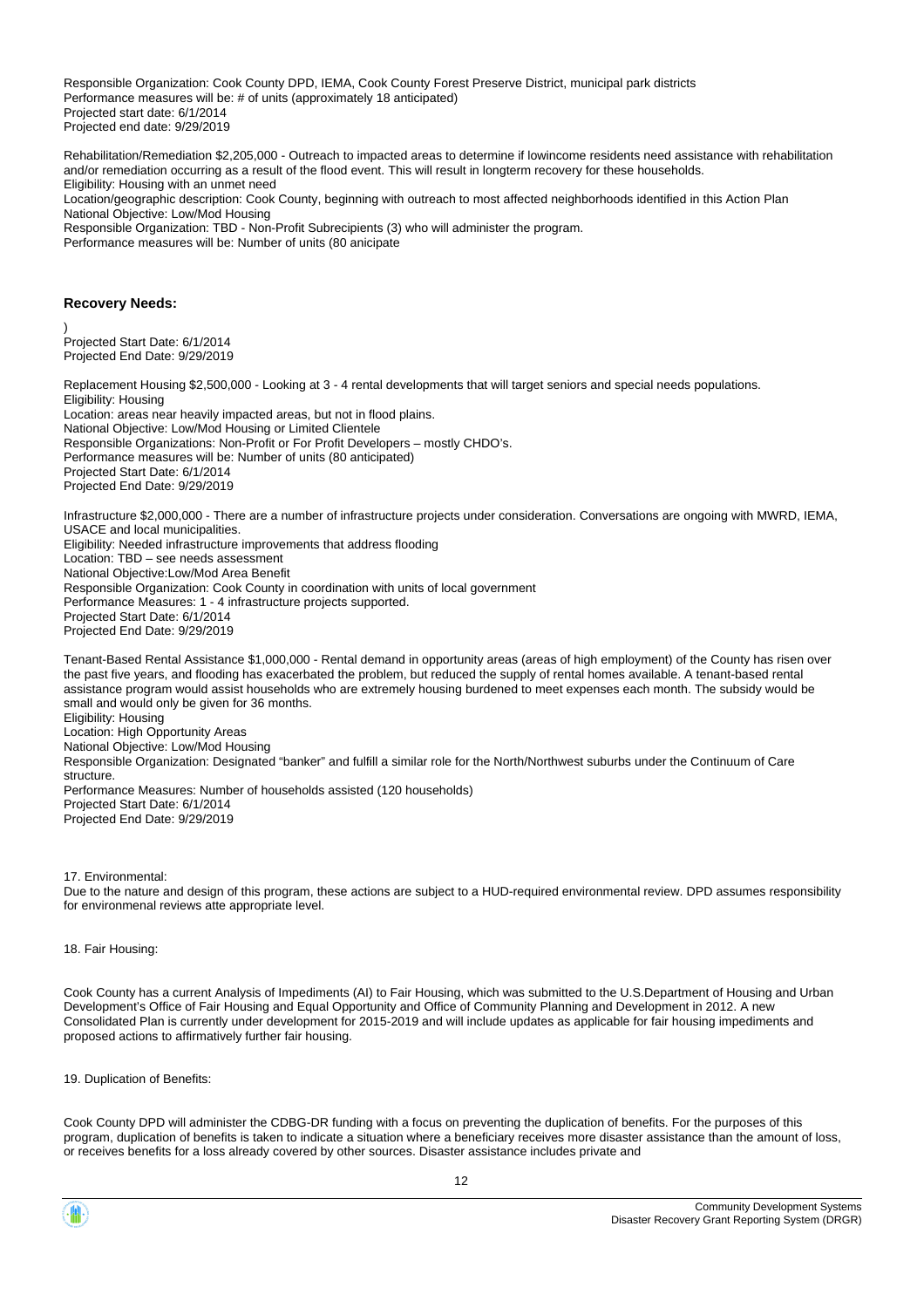public sources such as donations, insurance proceeds, volunteer work and grants. The focus on preventing duplicatioofenef

### **Recovery Needs:**

ts is meant to guard against fraud and ineligible use of taxpayer funding, and to ensure federal government funding is the last source of recovery funding made available.

Assistance is considered duplicative when two sources exceed the need for the same recovery item. Assistance is not duplicative when two sources contribute to the same need the total assistance does not exceed the total need. Different sources of assistance can be combined to meet recovery needs as long as the assistance is not duplicative.

In administering the CDBG-DR funding, DPD will establish a process to work with federal, state and local sources of disaster assistance to verify any assistance applied for and/or received by beneficiaries. DPD will work with all potential beneficiaries to determine the level of unmet need prior to providing any assistance. DPD will require all beneficiaries to:

- Report all assistance sought or received including insurance, loans and grants
- Sign an affidavit certifying that all assistance has been reported
- Allow DPD to check for sources of disaster assistance
- Sign a subrogation agreement, to be used if a duplication of benefits is determined

The Project Management function within the Housing and Community Development divisions of DPD, in conjunction with any subrecipients funded for this purpose, will be primarily responsible for gathering and verifying the above information. Any issues identified will be escalated to the Program Managers for review and final determination.

The County is already working with FEMA/IEMA and MWRD to ensure that funds are supportive of their related efforts and not duplicative. Cook County has administered flood assistance to individual homeowners through other Federal funds in the past and will follow a similar program model.

For the replacement housing, a full subsidy layering analysis will be performed as part of the underwriting.

For tenant-based rental assistance, households will need to share the last two years of tax returns, asell as anyher financial documents toshow that they qualify for funding.

#### 20. Procurement:

Cook County has its own procurement code, which will guide the procurements neededfor this grant as applicable. However, most of the solicitation of sub-recipients is not subject to the Procurement Code. Cook County DPD has administered hundreds of CDBG projcts via subrecipients in recent yearand requires all subrecipients to adhere to HUD procrement standards. Cook County plans to issue a Request for Proposals for the administering agencies to administer the Rehabilitation/Remediation Program. The County will use the procurement completed by the Alliance to identify the "banker" for the North/Northwest region for the Tenant-Based Rental Assistance. As for replacement housing, Cook County will review proposals that are simultaneously sent to IHDA as part of their Qualified Allocation Plan and will review them based on the following Housing Prioritization criteria based on the HOME Program.

Cook County Housing Prioritization Criteria

### **Recovery Needs:**

ln general, entities submitting for housing funding and those receiving housing funding will be reviewed, evalated and monitored based on the following guidelines:

1. Complete Application - This comprehensive request should include all documents requested on the Housing Checklist. Those documents not available shoud be indicated with a full and detailed explanation. Any missing or non-submitted document may cause a delay or denial of request of housing funds.

2. Qualified Development Team - The applicant must include and identify information about the persons or organizations that will be responsible for carrying out all aspects of the proposed project. This includes, but is not limited to the following areas: (a) Housing, (b) financing, (c) construction, architectural design and management, (d) management of housing, including marketing, leasing and assets, and (e) legal team.

3. Past Performance - The County will consider the past performance of developers that will include, but is not limited to: the ability to successfully structure and close a project, timeliness of completing a project, management practices other housing facilities and payment history on the servicing of their loans.

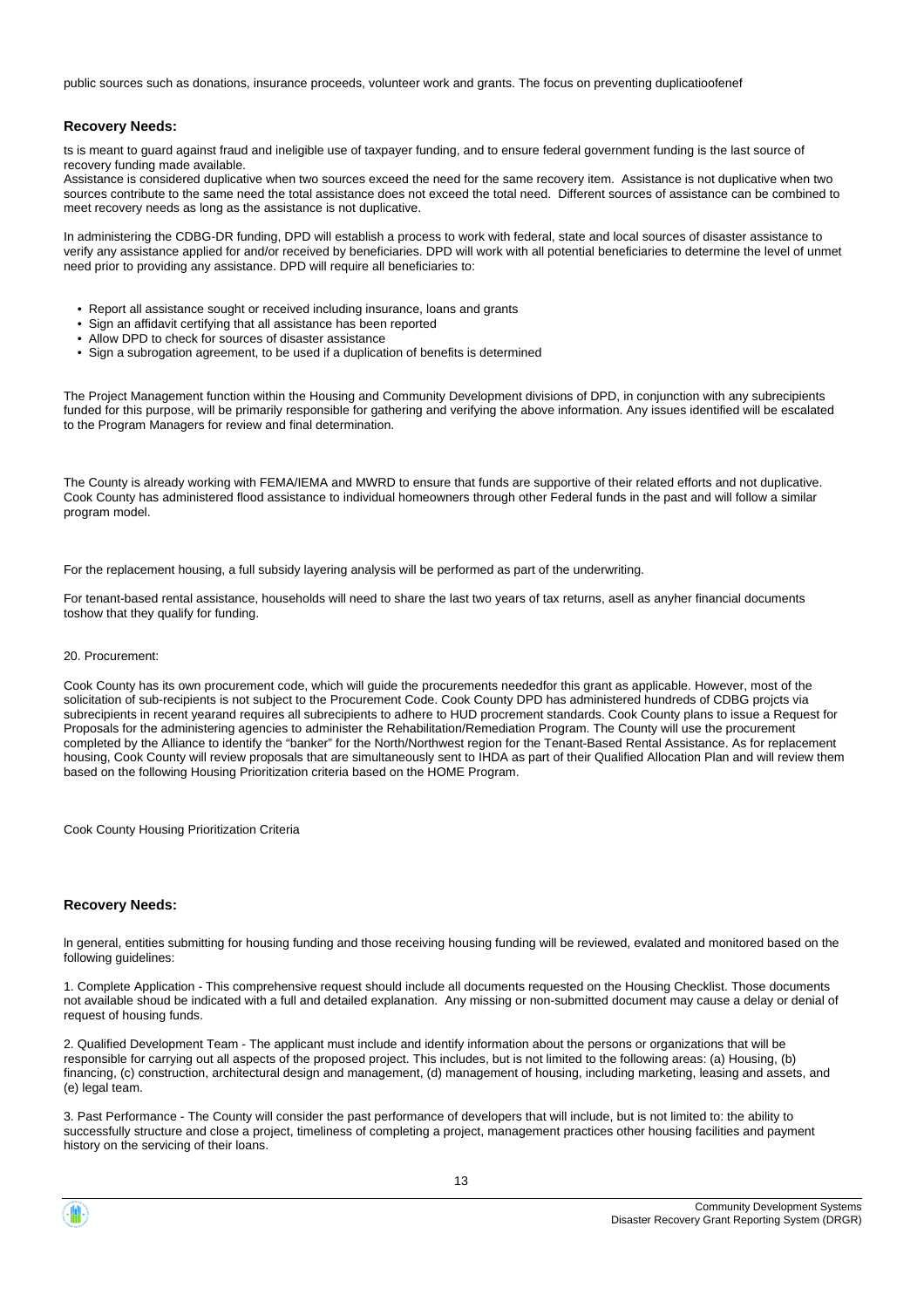4. Underwriting Analysis - The applicant must provide a detailed development cost breakdown which includes all acquisition, construction, soft costs, and fees. A full operating budget must also be submitted documenting an economically feasible project after payment of expenses and debt. A subsidy layering review is conducted to determine the appropriate level of housing subsidy. This review is summarized in the Department's Staff Report presented to the County Board of Commissioners. All other financing components othe transaction must be identifiedt the tie oreuest, including the mst reaonablan aouts, interest rate and terms. A fnal financial rview iperformedprior to loan closing to ensure that te prject is stileonomically feasible. The project's analysisofhopeatinbudetorformaust show that there is aequatcash flow tomeet all debt service requirements (by all lenders) and provide for adequate reserves throughout the affordability period. A capital needs assessment is reuired for all projects with 26 or more total units. A market analysis is required for new construction and new single family housing projects which will indicate a favorable mrket for the proposal.

5. Risk Management - Generally, the propety is used as security for the housing funds provided to a development. The County is generally in a second mortgage position behind the primary lender, but will evaluate request for modifications to this request.

6. Compliance Monitoring – Where HUD required, the County will require annual rental compliance monitoring throughout the affordability period. The owner remains responsible throughout the affordability period to continue to comply with all federal regulations applicable to the project, including but not limited to: 1) maintaining the appropriate rent levels, 2) income qualifying the household, 3) maintaining the appropriate number of assisted units as requiredby federal regulations, 4) collecting all necessary documentation in a timely manner and forwarding it to the County, and 5) ensuring an adequately maintained facility.

7. Asset Monitoring - The Countyalso

| <b>Overall</b>                                 | <b>This Report Period</b> | <b>To Date</b>  |
|------------------------------------------------|---------------------------|-----------------|
| <b>Total Projected Budget from All Sources</b> | N/A                       | \$10,738,000.00 |
| <b>Total Budget</b>                            | (\$3,022,000.00)          | \$10,738,000.00 |
| <b>Total Obligated</b>                         | \$0.00                    | \$2,270,000.00  |
| <b>Total Funds Drawdown</b>                    | \$114,400.47              | \$256,664.46    |
| <b>Program Funds Drawdown</b>                  | \$114,400.47              | \$256,664.46    |
| <b>Program Income Drawdown</b>                 | \$0.00                    | \$0.00          |
| <b>Program Income Received</b>                 | \$0.00                    | \$0.00          |
| <b>Total Funds Expended</b>                    | \$0.00                    | \$142,263.99    |
| <b>Match Contributed</b>                       | \$0.00                    | \$0.00          |

# **Progress Toward Required Numeric Targets**

| <b>Requirement</b>                            | <b>Required</b> | <b>To Date</b> |
|-----------------------------------------------|-----------------|----------------|
| <b>Overall Benefit Percentage (Projected)</b> |                 | 100.00%        |
| <b>Overall Benefit Percentage (Actual)</b>    |                 | 100.00%        |
| <b>Minimum Non-Federal Match</b>              | \$0.00          | \$0.00         |
| <b>Limit on Public Services</b>               | \$12.542.400.00 | \$0.00         |
| Limit on Admin/Planning                       | \$16,723,200.00 | \$155,419.81   |
| <b>Limit on State Admin</b>                   | \$0.00          | \$155,419.81   |

# **Progress Toward Activity Type Targets**

## **Progress Toward National Objective Targets**

| <b>National Objective</b> | <b>Target</b>   | <b>Actual</b>  |
|---------------------------|-----------------|----------------|
| <b>Low/Mod</b>            | \$41,808,000.00 | \$9,670,000.00 |

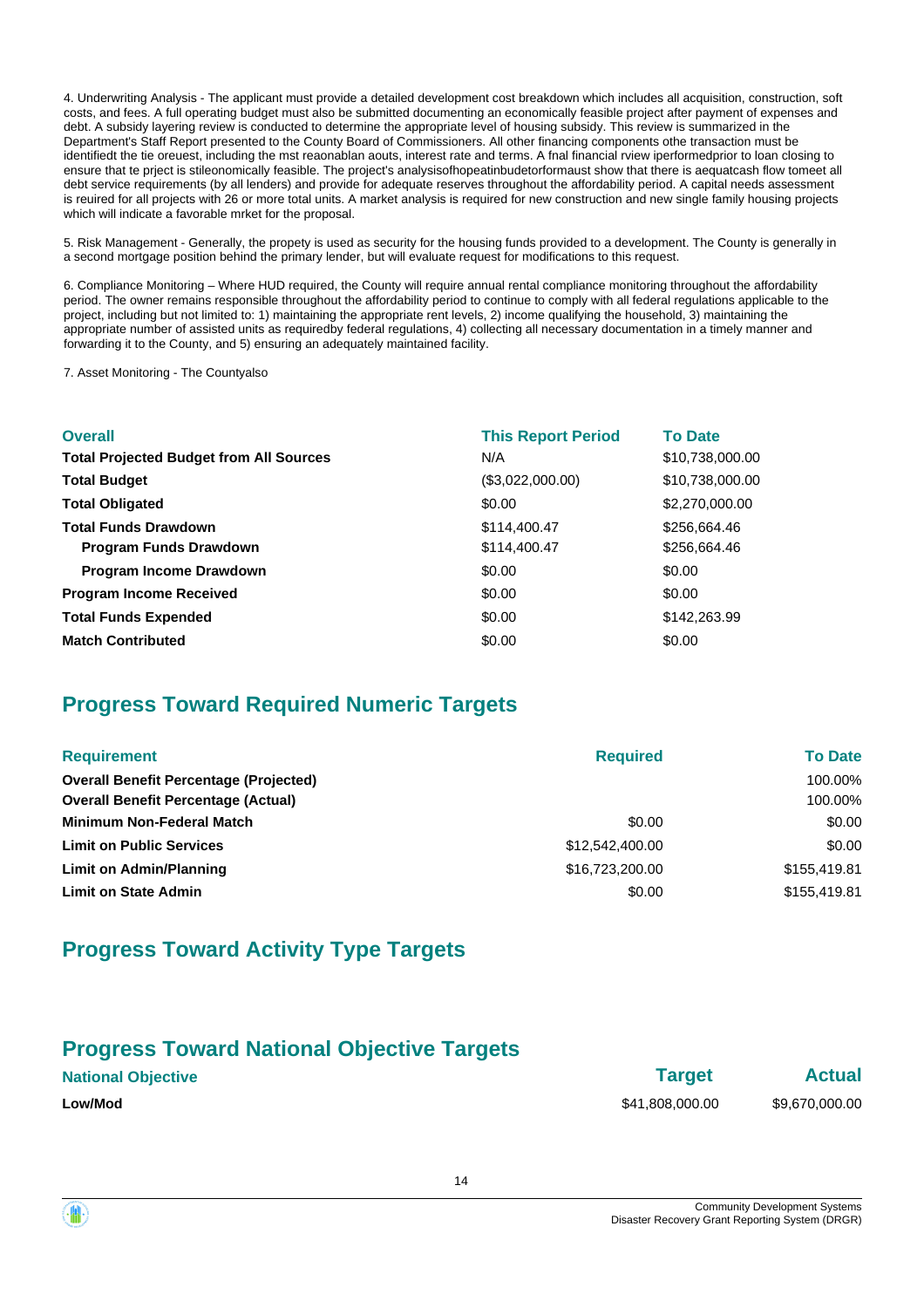# **Overall Progress Narrative:**

Strategic Acquisitions – Have been working with MWRD, IEMA, IDNR and Dept. of Transportation and Highways to identify structures that need to be removed from waterways and flood areas. There is additional funding from MWRD, IEMA and IDNR so coordinating on the universe of projects and who will be working on each project. Have two projects in the pipeline so far – Fox Point Mobile Home Park in Wheeling, IL and Riverside Lawn in unincorporated Riverside Township, IL.

Replacement Housing: three projects that have been committed to: Summit (have closed on 4 lots – 3 using NSP funding and 1 with CDBG – DR, three more to close by early fall when construction will begin; Phil Haven in Wheeling, IL 50 units of Permanent Supportive Housing and Melrose Park Veterans Housing – 36 units of Veteran's housing in Melrose Park, IL.

Single Family Rehab: working on putting documents together an outlining the program – expect to open in September, 2015.

TBRA: Housing Authority of Cook County has agreed to supply housing choice vouchers, so still trying to work through how a program might work.

Infrastructure: Cook County has been working with MWRD to coordinate our infrastructure funding with their existing project pipeline. An assessment of the MWRD projects that considers the 2013 flooding impact and lowandmoderate

income level of the beneficiaries of each project is underway. Project commitments will be made in the next quarter. Infrastructure projects have been agreed to in Harvey and Glenview. The County is also considering the parameters for a program that would serve portions of Cook County that are outside of MWRD's jurisdiction.

Planning: Cook County has agreed to fund CMAP to incorporate stormwater planning into their local technical assistance program. The County is also funding a small planning study in a neighborhood in unincorporated Cook County. Others discussions are in process to support additional community planning related to stormwater, needed FEMA map amendments, and hazard mitigation planning. The County is developing the parameters of a program to assist local jurisdictions with the study of flooding problem areas in their communities, with the goal of identifying potential solutions. The jurisdictions can then implement the needed improvements or seek funding for the needed improvements.

# **Project Summary**

| <b>Project #, Project Title</b> | <b>This Report Period</b>               | <b>To Date</b>                          |                                         |
|---------------------------------|-----------------------------------------|-----------------------------------------|-----------------------------------------|
|                                 | <b>Program Funds</b><br><b>Drawdown</b> | <b>Project Funds</b><br><b>Budgeted</b> | <b>Program Funds</b><br><b>Drawdown</b> |
| R1-DR-ADM, R1-Administration    | \$48,936.39                             | \$270,000.00                            | \$155,419.81                            |
| R1-DR-IN, R1-Infrastructure     | \$0.00                                  | \$500,000.00                            | \$0.00                                  |
| R1-DR-PL, R1-Planning           | \$0.00                                  | \$130,000.00                            | \$0.00                                  |

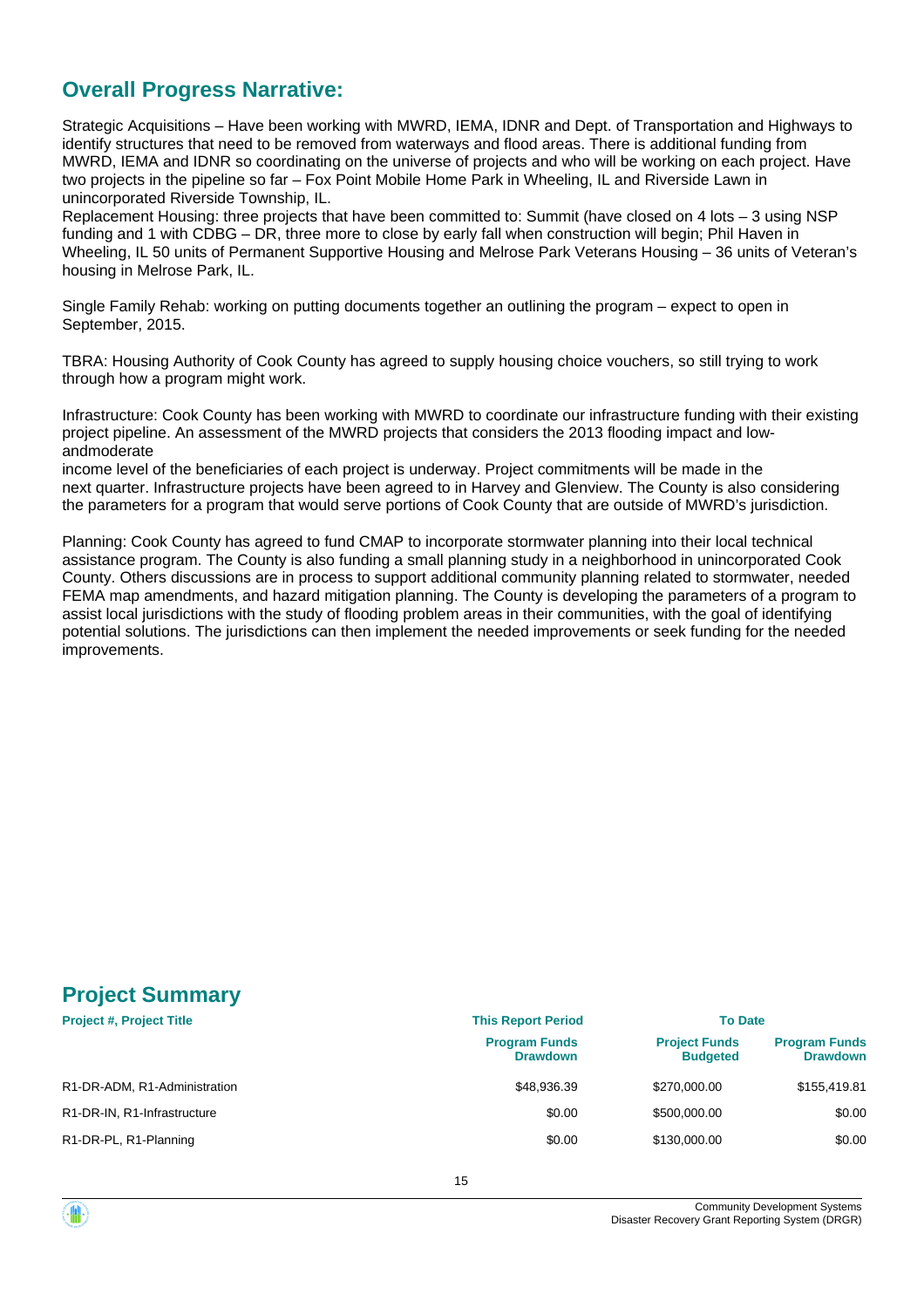| R1-DR-RH, R1-Replacement Housing                      | \$65,464.08 | \$2,000,000,00 | \$101.244.65 |
|-------------------------------------------------------|-------------|----------------|--------------|
| R1-DR-SFR, R1-Rehabilitation/Remediation              | \$0.00      | \$100,000.00   | \$0.00       |
| R2-DR-ACQ, R2-Stategic Acquisition                    | \$0.00      | \$3,000,000.00 | \$0.00       |
| R2-DR-ADM, R2-Administration                          | \$0.00      | \$418,000.00   | \$0.00       |
| R <sub>2</sub> -DR-IN, R <sub>2</sub> -Infrastructure | \$0.00      | \$4.352,000.00 | \$0.00       |
| R2-DR-PL, R2-Planning                                 | \$0.00      | \$930,000.00   | \$0.00       |
| R2-DR-RH, R2-Replacement Housing                      | \$0.00      | \$600,000,00   | \$0.00       |
| R2-DR-SFR, R2-Rehabilitation/Remediation              | \$0.00      | \$1,220,000.00 | \$0.00       |
| R2-DR-TBRA, R2-Tenant Based Rental Assistance         | \$0.00      | \$240,000.00   | \$0.00       |

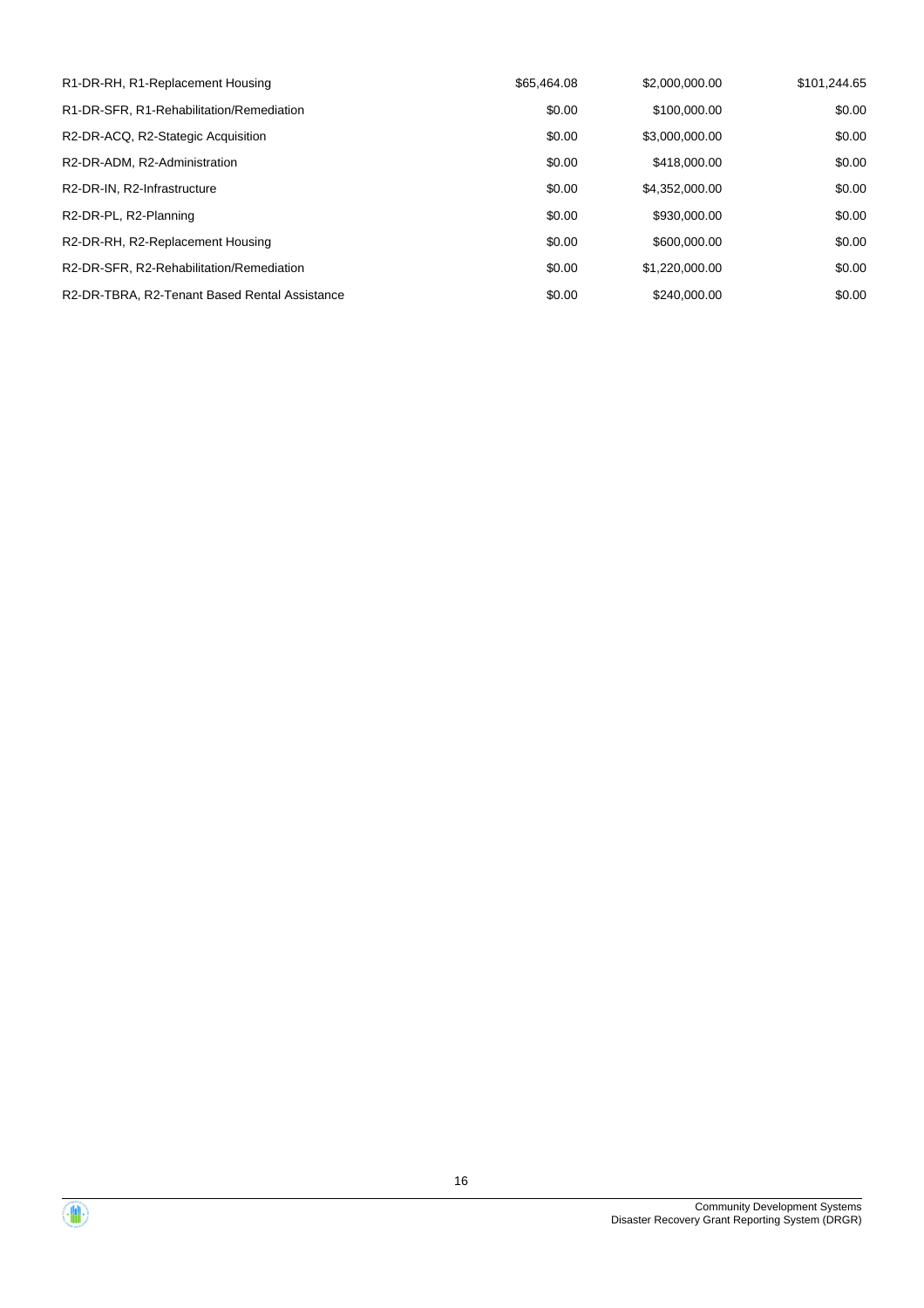# **Activities**

# **Project # / Title: R1-DR-ADM / R1-Administration**

### **Grantee Activity Number: DR-AD-R1 Activity Title: Administration**

| <b>Activitiy Category:</b>   | <b>Activity Status:</b>                    |
|------------------------------|--------------------------------------------|
| Administration               | Under Wav                                  |
| <b>Project Number:</b>       | <b>Project Title:</b>                      |
| R <sub>1</sub> -DR-ADM       | R <sub>1</sub> -Administration             |
| <b>Projected Start Date:</b> | <b>Projected End Date:</b>                 |
| 07/02/2014                   | 07/03/2016                                 |
| <b>Benefit Type:</b><br>( )  | <b>Completed Activity Actual End Date:</b> |
| <b>National Objective:</b>   | <b>Responsible Organization:</b>           |
| N/A                          | Cook County Dept. of Planning & Dev.       |

| <b>Overall</b>                                 | <b>Jul 1 thru Sep 30, 2015</b> | <b>To Date</b> |
|------------------------------------------------|--------------------------------|----------------|
| <b>Total Projected Budget from All Sources</b> | N/A                            | \$270,000.00   |
| <b>Total Budget</b>                            | \$0.00                         | \$270,000.00   |
| <b>Total Obligated</b>                         | \$0.00                         | \$270,000.00   |
| <b>Total Funds Drawdown</b>                    | \$48,936.39                    | \$155,419.81   |
| <b>Program Funds Drawdown</b>                  | \$48,936,39                    | \$155,419.81   |
| <b>Program Income Drawdown</b>                 | \$0.00                         | \$0.00         |
| <b>Program Income Received</b>                 | \$0.00                         | \$0.00         |
| <b>Total Funds Expended</b>                    | \$0.00                         | \$106,483,42   |
| <b>Match Contributed</b>                       | \$0.00                         | \$0.00         |

## **Activity Description:**

Administration Cost

## **Location Description:**

## **Activity Progress Narrative:**

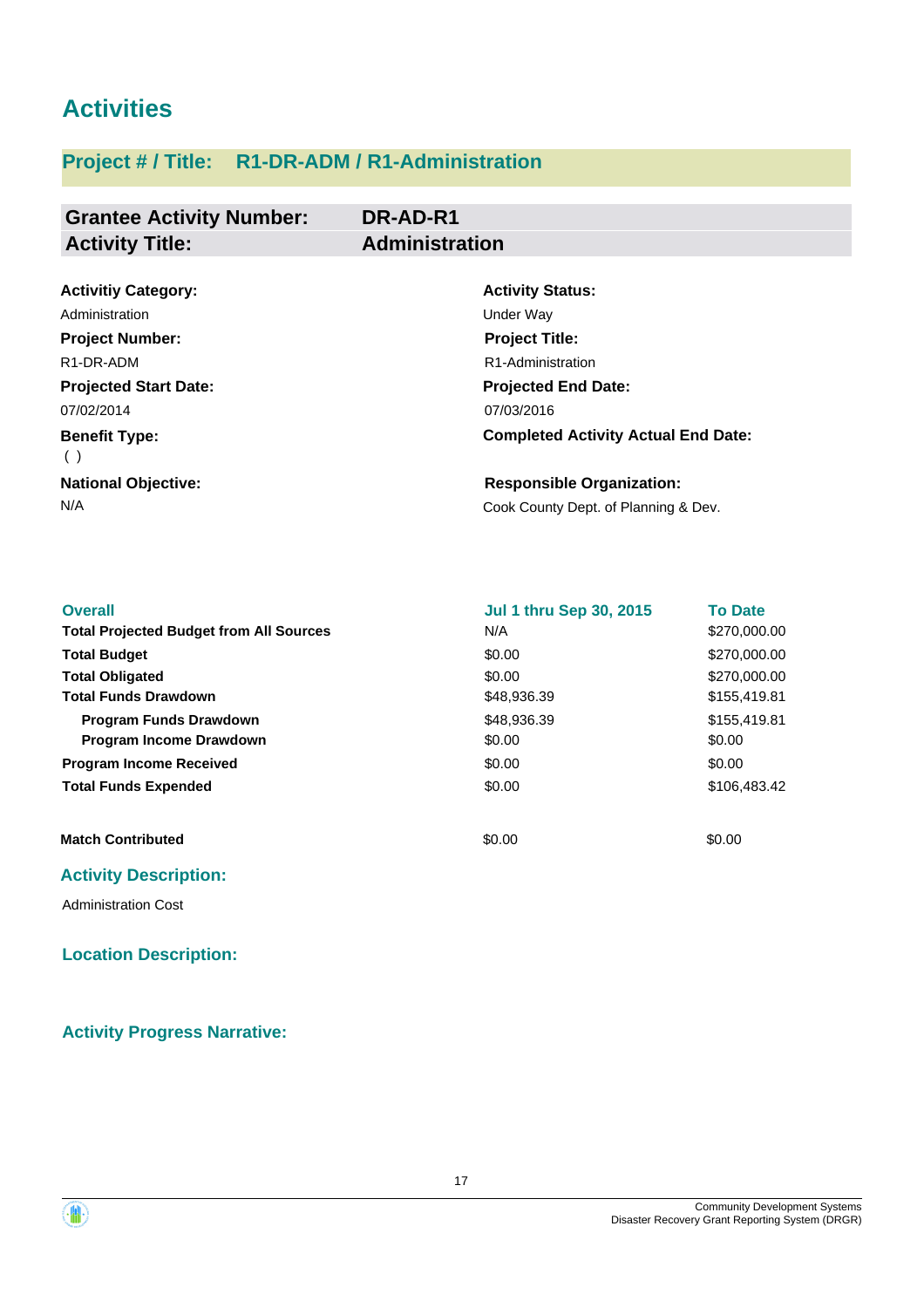## **Accomplishments Performance Measures**

**No Accomplishments Performance Measures**

# **Beneficiaries Performance Measures**

**No Beneficiaries Performance Measures found.**

## **Activity Locations**

**No Activity Locations found.**

# **Other Funding Sources Budgeted - Detail**

## **No Other Match Funding Sources Found**

No Other Funding Sources Found **Other Funding Sources Amount Amount Amount Amount Amount Amount Amount** Total Other Funding Sources

# **Project # / Title: R1-DR-RH / R1-Replacement Housing**

| <b>Grantee Activity Number:</b>              | <b>DR-RH-R1-01</b>                         |
|----------------------------------------------|--------------------------------------------|
| <b>Activity Title:</b>                       | <b>Summit</b>                              |
| <b>Activitiy Category:</b>                   | <b>Activity Status:</b>                    |
| Housing incentives to encourage resettlement | Under Way                                  |
| <b>Project Number:</b>                       | <b>Project Title:</b>                      |
| R <sub>1</sub> -DR-RH                        | R1-Replacement Housing                     |
| <b>Projected Start Date:</b>                 | <b>Projected End Date:</b>                 |
| 07/02/2014                                   | 07/03/2016                                 |
| <b>Benefit Type:</b><br>( )                  | <b>Completed Activity Actual End Date:</b> |
| <b>National Objective:</b>                   | <b>Responsible Organization:</b>           |
| Low/Mod                                      | Cook County Dept. of Planning & Dev.       |

| <b>Overall</b>                                 | <b>Jul 1 thru Sep 30, 2015</b> | <b>To Date</b> |
|------------------------------------------------|--------------------------------|----------------|
| <b>Total Projected Budget from All Sources</b> | N/A                            | \$2,000,000.00 |
| <b>Total Budget</b>                            | \$0.00                         | \$2,000,000.00 |
| <b>Total Obligated</b>                         | \$0.00                         | \$2,000,000.00 |
| <b>Total Funds Drawdown</b>                    | \$65,464.08                    | \$101.244.65   |
| <b>Program Funds Drawdown</b>                  | \$65,464.08                    | \$101.244.65   |